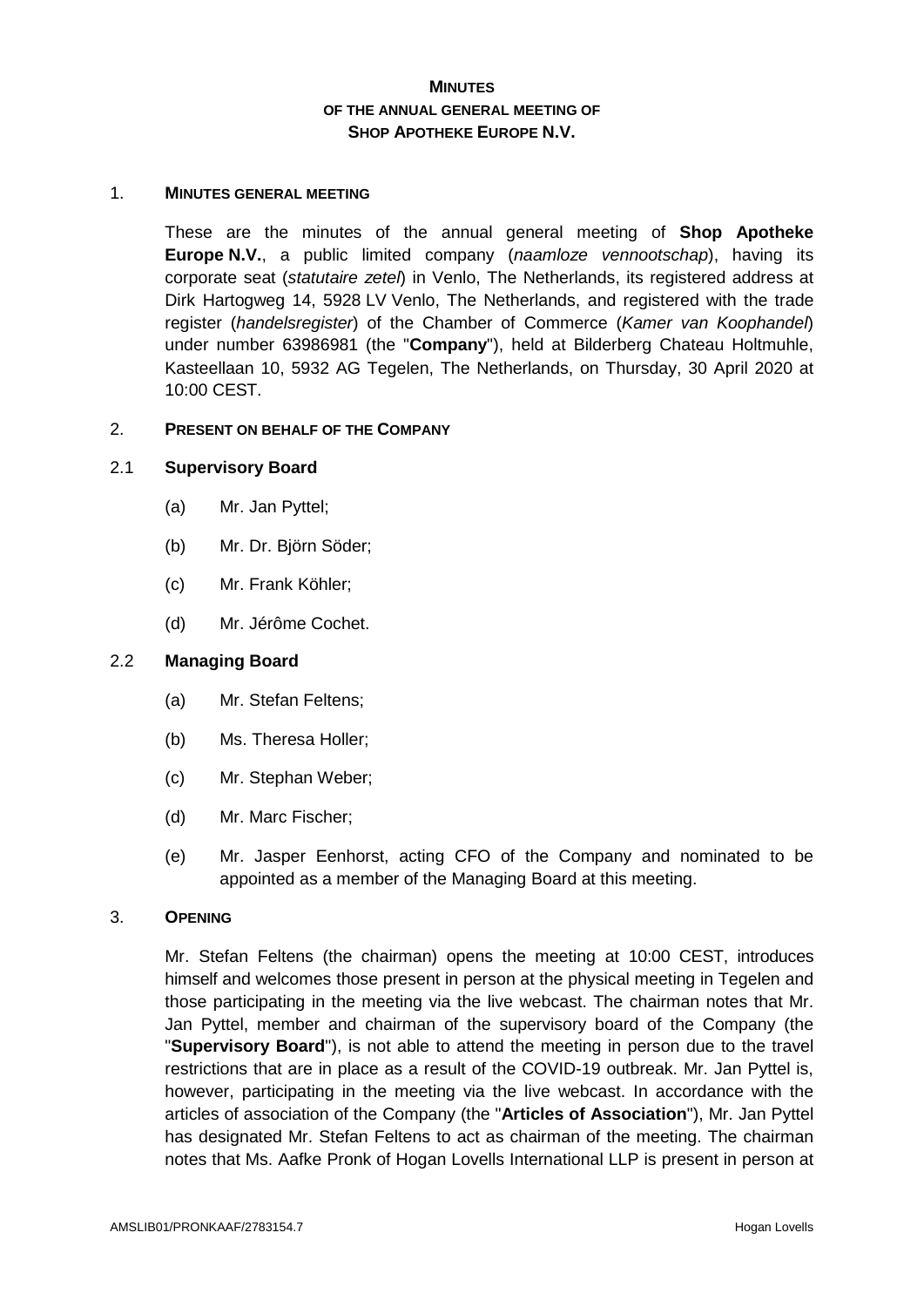the physical meeting in Tegelen, and appoints Ms. Aafke Pronk as secretary of the meeting and requests her to prepare the minutes of the meeting.

The chairman introduces the members of the Supervisory Board who are all participating in the meeting via the live webcast. The chairman introduces the other members of the managing board of the Company (the "**Managing Board**"), who are also all participating in the meeting via the live webcast. The chairman notes that:

- (a) Mr. Jasper Eenhorst, the acting CFO of the Company and nominated to be appointed as a member of the Managing Board at this meeting, is present in person at the physical meeting in Tegelen;
- (b) Mr. Rens Jan Kramer, the General Counsel of the Company, is also present in person at the physical meeting in Tegelen; and
- (c) Mr. Joerie Galas of Mazars Accountants N.V. ("**Mazars**") is participating in the meeting via the live webcast; Mr. Joerie Galas will, on behalf of Mazars, give a brief explanation of the audit approach of the annual accounts for the financial year 2019 for which Mazars was responsible.

The chairman records that the meeting is convened with due observance of all provisions set by law and the Articles of Association. The meeting documents were published on the corporate website of the Company (http://shop-apothekeeurope.com) on 19 March 2020 and a press release was issued on the same date. The agenda, explanatory notes thereto and ancillary documents, including the annual accounts and annual report for the financial year 2019 (together hereafter referred to as the "**Annual Report 2019**"), the proposed new remuneration policy for the members of the Managing Board and the members of the Supervisory Board and the proposed new stock option plan for the members of the Managing Board, were made available for inspection at the offices of the Company. The chairman notes that the legal requirements and requirements set out in the Articles of Association have been met and that valid resolutions can be adopted on the items set out in the agenda.

At the record date (2 April 2020), the Company's issued share capital amounted to EUR 269,276.30, consisting of 13,463,815 shares in bearer form having a nominal value of EUR 0.02 each. A total of 7,118,453 shares are present or represented at the meeting. This means that 52.87% (rounded) of the total number of issued shares is present at the meeting.

As announced earlier this month, on 15 April 2020 the Company successfully completed a EUR 65 million capital increase with the issue of new bearer shares in the share capital of the Company. At the date of this meeting, the Company's issued share capital, therefore, amounts to EUR 291,690.10, consisting of 14,584,505 shares in bearer form having a nominal value of EUR 0.02 each.

The chairman notes that he will explain the voting procedure, especially in light of the fact that this annual general meeting is largely conducted as a virtual general meeting. The chairman explains that voting takes place based on the so-called subtraction procedure, which means that only the votes against a proposal and the abstentions will be counted. Based on (i) the number of votes against a proposal and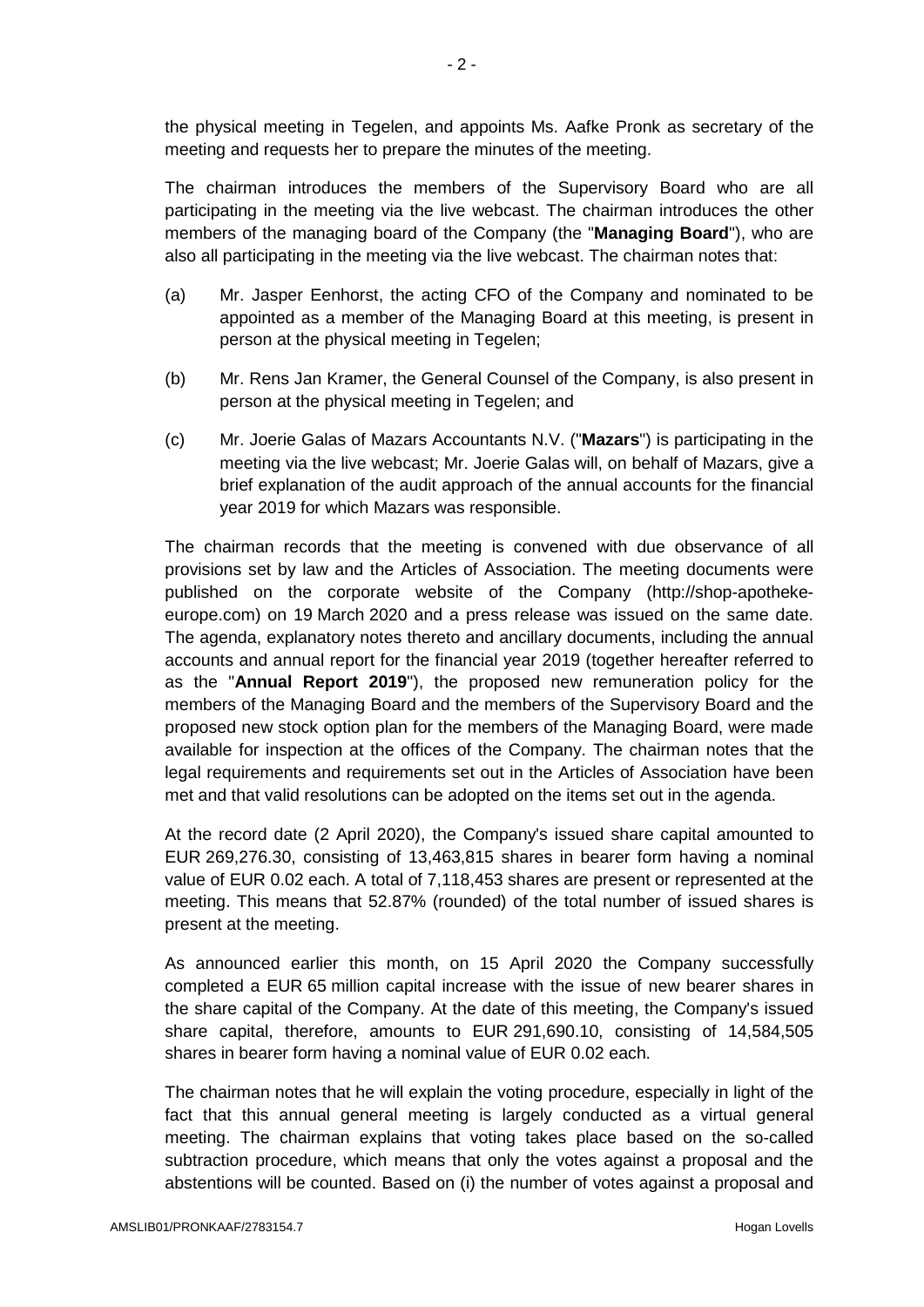(ii) the number of abstentions, it will be determined whether a proposal has been adopted. In view of the COVID-19 outbreak all of the shareholders of the Company who are entitled to attend the general meeting, have chosen to be represented at this meeting and have casted their votes by proxy before the date of this meeting. Those votes cast by proxy have been collected before the date of this meeting, and will be counted by assistants at the end of the meeting, before the meeting is closed. Shareholders participating in the meeting via the webcast will not be able to vote during the meeting.

The official voting results will be published on the corporate website of the Company within 15 calendar days after the date of this meeting.

The general meeting is conducted in English. The Company has not received any questions in advance of this meeting via email. The chairman explains that during this meeting, questions can be raised either in writing, via the "Q&A" function in the webcast (shown with the red arrow in the presentation), or questions can be raised verbally, via the microphone of the electronic device used to participate in the webcast. The chairman points out that shareholders who wish to ask a question verbally about an agenda item, will be given the opportunity to do so at the end of the discussions with respect to the relevant agenda item. If shareholders wish to use the audio function to raise a question instead of the Q&A function, then shareholders should click on the "Raise Hand" function in the webcast (shown with the red arrow in the presentation). The audio function of those shareholders can then be activated temporarily.

Questions can be raised in Dutch or in English. If a question is raised in Dutch, a brief summary of the question will be given in English and the question will also be answered in English. The answers to the questions will be made public on the Company's corporate website.

A recording of this meeting will be made, but that recording will not be made public. The chairman points out that no other person is permitted to take photos or recordings during the general meeting. Persons violating this rule will be requested to leave the meeting. The chairman requests that everyone turns off their mobile telephones and that they keep their microphones on "mute" in the webcast if they are not addressing the meeting.

# 4. **REPORT OF THE MANAGING BOARD REGARDING THE FINANCIAL YEAR 2019 (AGENDA ITEM 2.A.)**

The chairman introduces Mr. Jasper Eenhorst, who has been acting CFO of the Company since 1 February 2020 following Mr. Dr. Ulrich Wandel's resignation as per 30 September 2019. Mr. Jasper Eenhorst was also involved in the preparation the Annual Report 2019.

The chairman invites Mr. Jasper Eenhorst to give a presentation regarding the financial performance of the Company during the financial year 2019.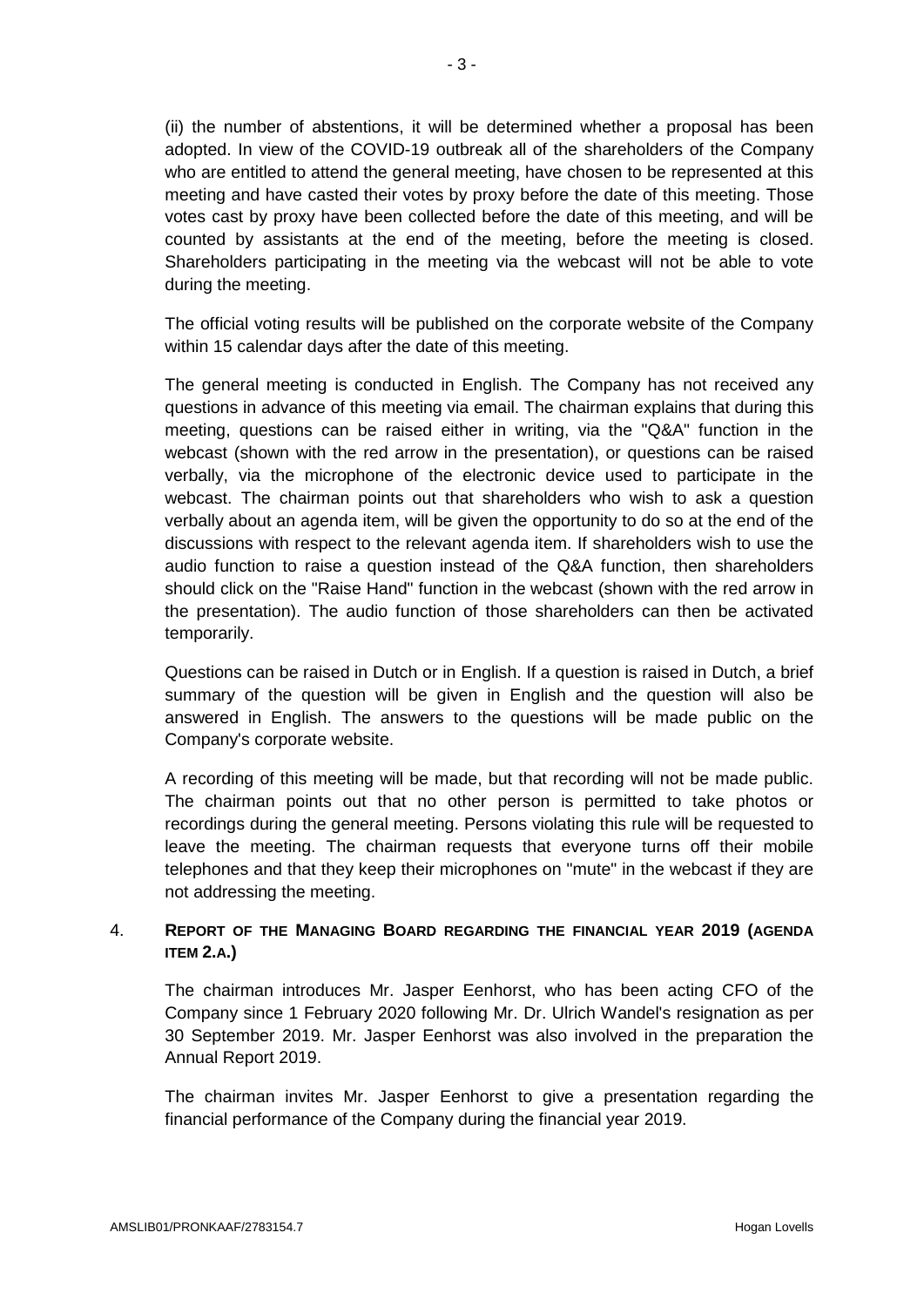Mr. Jasper Eenhorst gives a presentation regarding the financial performance of the Company during the financial year 2019, in particular regarding the Company's key financials (sales growth, gross profit margin, selling and distribution costs, administrative costs, EBITDA and cash flow) and the impact of COVID-19 on the Company.

Mr. Jasper Eenhorst explains that he will start with five highlights of the financial year 2019. First, the Company delivered on the ambitious top line growth guidance. This means that the Company had consolidated revenues of plus 30% and the Company ended with consolidated revenue of EUR 701 million in 2019, of which 28% was organic growth. Second, the Company's EBITDA margin was better than the year before and that margin was also slightly better than the Company's guidance thereon. The improved EBITDA margin was driven by better sales and better gross profit margins. The adjusted EBITDA margin, the key performance indicator on which the Company has given guidance, ended at minus 1.9% in 2019, whereas the Company's guidance indicated minus 2% to minus 2.3%. Particularly the Company's fourth quarter was strong. With minus 1%, the adjusted EBITDA was significantly up in comparison with the prior year, when in the same period the adjusted EBITDA was minus 3%. The third highlight relates to the cash position of the Company, which at the end of 2019, was well above EUR 100 million. The fourth highlight is that Europa Apotheke customers were successfully migrated to shop-apotheke.com. The integration of the brand and tech platforms was successfully completed and the prescription drug (Rx) sales increased into double digits. The last highlight of the financial year 2019 is that the development of the new distribution centre near Venlo is on track, which distribution centre will more than double the Company's capacity.

Mr. Jasper Eenhorst continues to say that in the past year, the Company's sales growth increased from EUR 540 million to EUR 701 million. Of the total of 30% sales growth of the Company, 28% was from organic growth. The difference is the full year consolidation of nu3 GmbH ("**nu3**") which company was acquired by the Company in 2018. The Company's total sales increase in the fourth quarter amounted to 27% and was all organic growth. The sales increase was driven by an increase of the Company's active customer base with 34% to an end balance of 4.7 million active customers in 2019.

Mr. Jasper Eenhorst continues to explain a number of key performance indicators specifically relating to the Company's customers: (i) the NPS score (i.e. an indication of the customer's satisfaction) is not less than 70%, (ii) 81% of the orders are from socalled repeat customers (i.e. existing customers that order more than once), (iii) the Company has a successful loyalty program called Red Points, (iv) the average shopping basket value is approximately EUR 66.85 and (v) the return rate relating to the Company's goods is significantly below 1% (such a low return rate is typically not seen in other online industries).

In relation to traffic on the Company's website, Mr. Jasper Eenhorst notes that the website traffic increased to levels well above 30 million of unique traffics per quarter. In 2019 there were more than 12 million orders, which is close to 3 million orders each quarter. The Company ended the year very strong, with 3.255 million orders in the fourth quarter. As noted, there was a high share of returning customers (repeat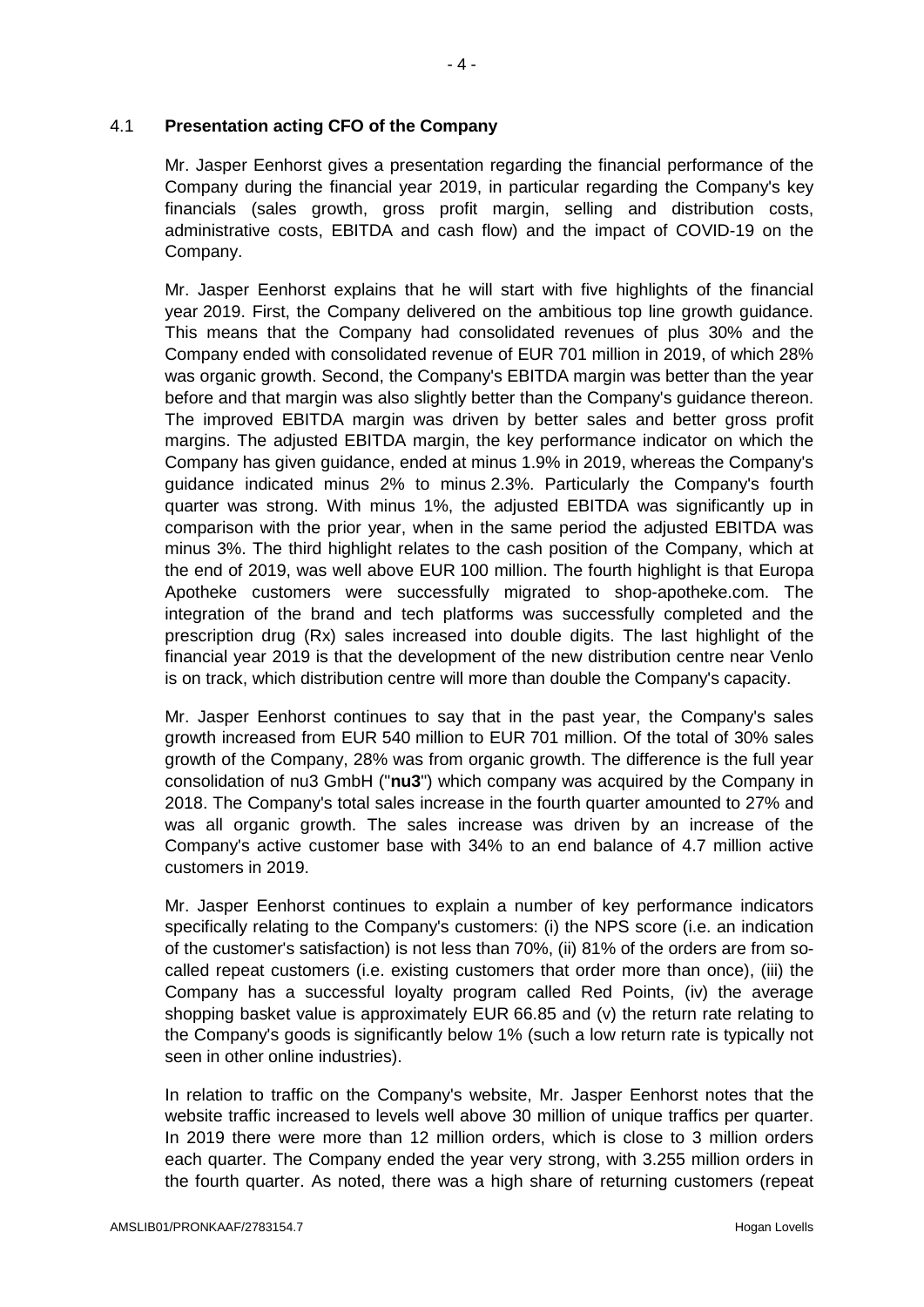customers). In the fourth quarter, 83% of the Company's sales resulted from customers that had shopped with the Company before.

Mr. Jasper Eenhorst continues with the key financials for the financial year 2019 and explains that the graph in the presentation shows columns of the full years 2018 and 2019, the fourth quarters of 2018 and 2019. As already mentioned in the highlights of the financial year 2019, the Company's sales increased by 30%, from EUR 540 million to EUR 701 million.

Mr. Jasper Eenhorst explains that the gross profit margin for the full year increased by 1.3 percentage points. In the fourth quarter, the Company's gross profit margin was even stronger with a year over year increase of 1.7 percentage points. The gross profit margin will be explained in more detail later.

In terms of the Company's selling and distribution costs, Mr. Jasper Eenhorst notes that the Company's costs for sale and distribution ranges from gross profit margin to administrative cost (i.e. marketing, fulfilment and last mile). The Company's selling and distribution cost, as a percentage of sales, was worse in 2019 (compared to 2018) by 1.4 percentage points over the full year. This was in part due to the fact that the first quarter of 2019 was not very strong, and is also reflected in a significant uptick in the Company's fourth quarter, where the year over year performance was worse with 0.7 percentage points.

With respect to the Company's administrative costs as a percentage of sales, Mr. Jasper Eenhorst remarks that those costs are approximately 3%, but the impact of scale is visible. Due to the impressive sales growth, the Company managed to leverage the administrative costs (including IT expenses) by 0.4 percentage points over the full year. The increase is significantly more in the fourth quarter, but that 1.1 percentage point increase is inflated by the non-repetition of one-off administration expenses in the fourth quarter of 2018.

Mr. Jasper Eenhorst continues with the Company's adjusted EBITDA margin, which was already quoted in the highlights of the financial year. The Company ended with an adjusted EBITDA of minus 1.9%, which was 0.3 percentage points better year over year. More important is the fact that in the Company's fourth quarter in 2019, the adjusted EBITDA margin was 2 percentage points better than in the fourth quarter of 2018.

Mr. Jasper Eenhorst further elaborates on the Company's gross profit margin. The improved gross profit margin of the Company was driven by better purchasing conditions for 0.7% of sales. This improvement is not only the result of the direct improved terms with the Company's suppliers, but a significant part is also due to the good cooperation with the Company's partners. For example, fewer emergency orders were placed, which are generally more costly. The Company has had a very strong full year result and there is also a very strong trend in the Company's purchasing. The improvement of the Company's gross profit margin is also impacted by the price and product mix of the Company. With respect to the Company's price and product mix, Mr. Jasper Eenhorst notes that the increase is only a small number (i.e. 0.1%), but that that number is impacted by several factors (e.g. a mix of countries, products, etc.). The key message in relation to the price and product mix is that it is sometimes suggested that there is a lot of price pressure in the online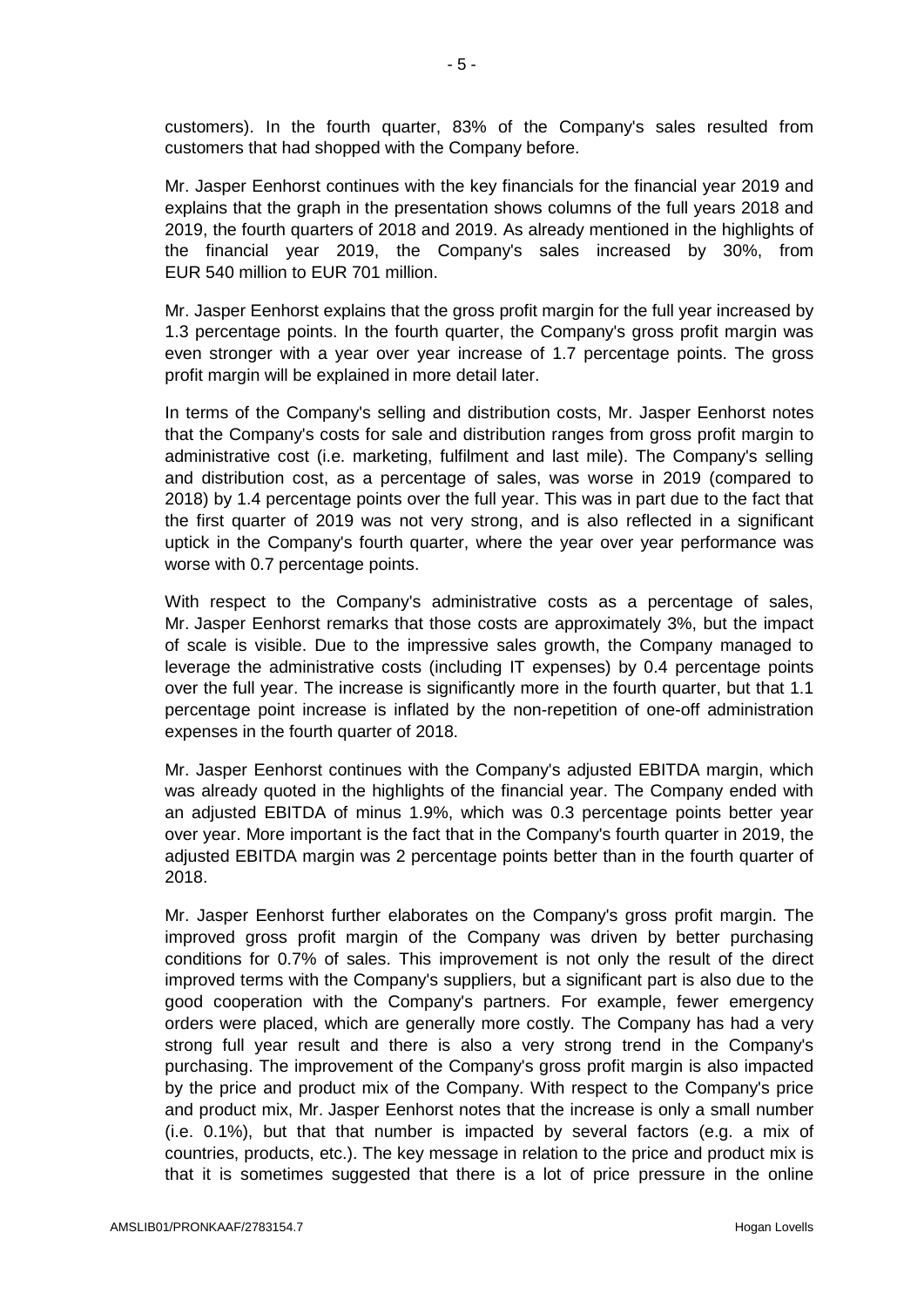pharmacy market. However, the Company does not see that, as the net impact thereof in the Company's past financial year was plus 0.1%. Furthermore, there was a 0.5% increase of gross margin because of the full year integration of nu3. Mr. Jasper Eenhorst explains that the 0.5% increase is caused by the fact that nu3 is operating at higher gross profit margins than the Company's overall business when compared to the full year consolidation in 2019 versus a partial consolidation in 2018.

Mr. Jasper Eenhorst continues to talk about the Company's total cost as a percentage of sales. The costs at nu3 are slightly higher. Therefore, the net impact of nu3 on the Company's total EBITDA margin is between 0.1 and 0.2 percentage points. The Company's overall performance regarding the total costs as a percentage of sales in 2019 was worse than the year before. The purposeful, deliberate and very successful investments in relation to the Company's smart marketing are emphasized by Mr. Jasper Eenhorst. The Company's smart marketing investments are also reflected in the growth of active customers of the Company and in the increased customer loyalty and sales growth. With investments of 0.6% in marketing, the Company was able to grow organically very fast. Mr. Jasper Eenhorst continues to explain that there was some pressure on the Company's shipping, last mile and payment costs and notes that the Company is working on improving thereon. Further, the cost of operational labour as a percentage of sales was up with 0.2%, but that increase was mainly because of the first quarter of 2019. In the second half of 2019, this percentage was year over year flat.

Mr. Jasper Eenhorst then talks about the Company's adjusted segment EBITDA in absolute millions of euros in the two segments the Company reports on: DACH (i.e. Germany, Austria and Switzerland) and international (i.e. all the other countries). There are two key messages in relation to the adjusted segment EBITDA. First, the Company is profitable in the DACH segment and the Company continues to invest in becoming Europe's leading online pharmacy in the international segment. The other message is that in the fourth quarter, the Company performed better in both segments than in the same period in 2018.

With respect to the total EBITDA and the EBITDA margin, Mr. Jasper Eenhorst notes that the start of 2019 was challenging for the Company. The EBITDA margin in the first half of 2019 was comparable to the year before, but because of the fast sales growth the absolute number of euros of adjusted EBITDA increased from minus EUR 7 million to minus EUR 9.6 million. When looking at the second half of 2019, there is a significant improvement in not only the EBITDA margin but also in the absolute millions of euros of adjusted EBITDA.

Mr. Jasper Eenhorst explains that the Company started 2019 with almost EUR 60 million of positive cash balances, consisting of cash and short cash investments (i.e. cash equivalents) and ended the year well above EUR 100 million (at EUR 113.2 million). Mr. Jasper Eenhorst further explains that the main items in the bridge are the investments in the Company's operating business model amounting to approximately EUR 30 million, which were roughly half EBITDA and half working capital. Of the approximately EUR 15 million that was used for investing activities, the majority was invested in the Company's IT. The inflow from financing activities was mainly driven by the successful issuance of new shares by the Company and the additional tap on the Company's convertible bond in April 2019, which resulted in the Company being solidly financed at the end of the year.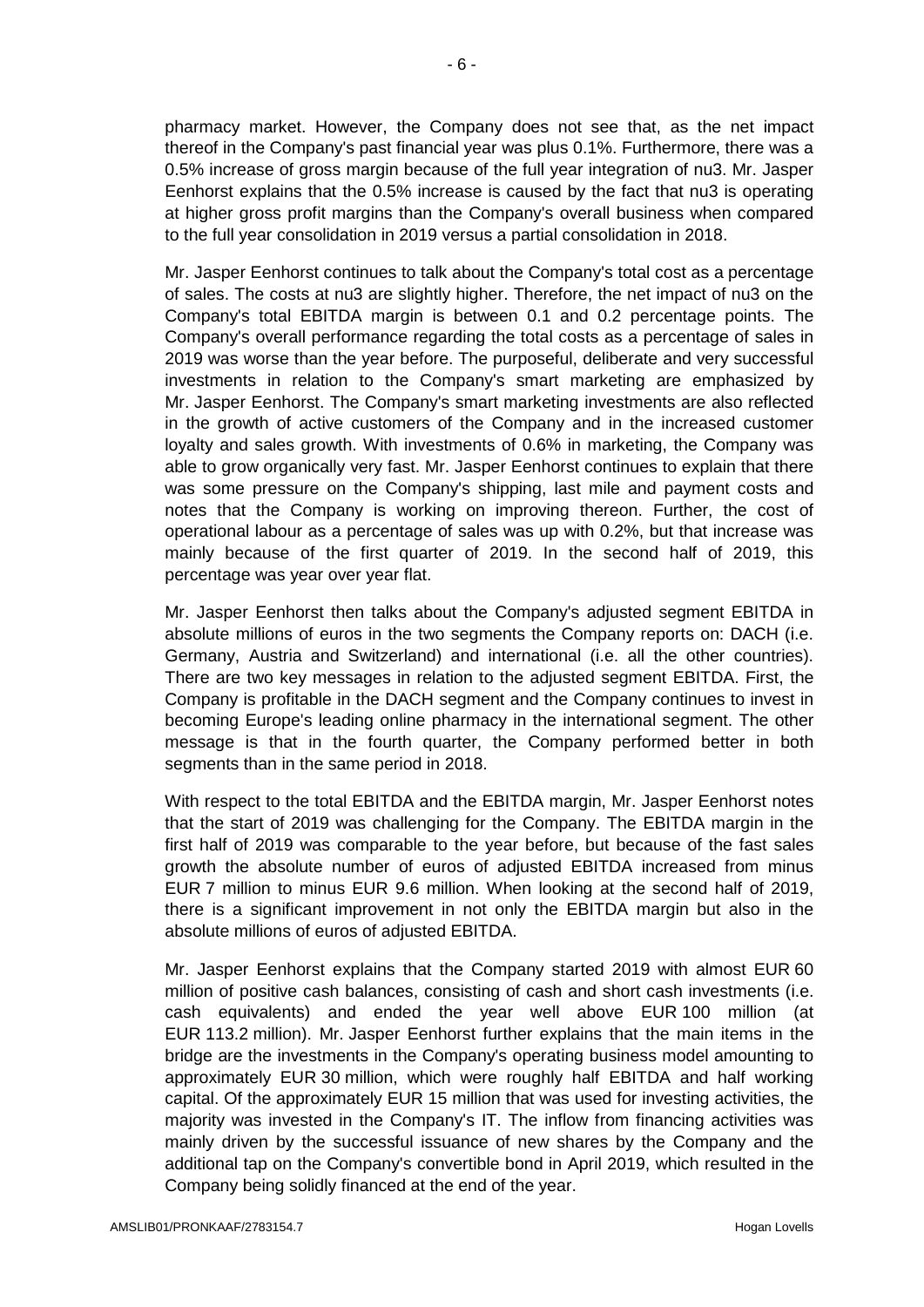Due to the COVID-19 pandemic, the Company has seen peeks in demand, particularly in March 2020. Mr. Jasper Eenhorst takes this opportunity to thank the employees of the Company for their dedication and loyalty, enabling the Company to serve all its customers. To date, the Company has not seen any major supply chain issues, except for those that everybody knows about at the start of March in relation to disinfectants and protective wear (such as latex gloves). Mr. Jasper Eenhorst further thanks everyone involved in the supply chain and, in particular, the Company's partners in the industry, whole sale and suppliers. Mr. Jasper Eenhorst explains that the Company's hygiene protocols and monitoring of those protocols have been tightened up throughout the whole operation in order to protect the Company's workforce, its people and its operations. Until now, the net impact of the COVID-19 outbreak on the Company's result is positive. However, this is a dynamic situation with a high degree of uncertainty throughout the whole world.

Mr. Jasper Eenhorst continues with the year to date developments, which in part is a repetition of the Company's preliminary results release. The total results for the Company's first quarter for the financial year 2020 will be released on 14 May 2020. In the first quarter of the financial year 2020, the Company's growth accelerated to 33%; this growth was all organic. In addition, the number of active customers increased by 300,000 to around 5 million active customers at the end of the first quarter.

Mr. Jasper Eenhorst explains that the Company successfully launched an online doctor servicing cooperation with Zava. Zava is the leading online doctor service in Germany and Europe. The launch of this online doctor service means that customers can go to the Company's website and, with the same log in credentials used to buy pharmacy, beauty and personal care products, customers can consult a doctor online.

On 7 April 2020, the Company completed a successful capital raise. The Company placed over 1 million of new bearer shares. There was a lot of appetite in the market, which led the Company to raise EUR 65 million.

Mr. Jasper Eenhorst mentions the proposed legislation and media discussions about the e-Rx introduction in Germany, which is the digitisation of the current cumbersome paper process regarding prescription drugs in Germany. For example, the German Minister of Health, Mr. Jens Spahn, proposed to make it mandatory for doctors in Germany to give electronic prescriptions to patients with effect as from 1 January 2022.

Mr. Jasper Eenhorst finally discusses the Company's financial guidance to the market for the financial year 2020. The Company's financial guidance has improved slightly. Initially, it was expected that the Company's sales growth would increase with approximately 20% in the financial year 2020, but it has now been communicated that the Company expects to increase its sales with at least 20% in the financial year 2020. The second item of the financial guidance relates to the adjusted EBITDA. In 2019, the adjusted EBITDA was minus 1.9% and now the Company expects that its adjusted EBITDA will break-even in 2020. Mr. Jasper Eenhorst notes that this guidance was already given before the COVID-19 outbreak and that the Company can only say that, to date, the net impact of the COVID-19 pandemic on the Company's result is positive. Lastly, Mr. Jasper Eenhorst reaffirms that the Company remains absolutely committed to a longer term EBIT margin in excess of 6%.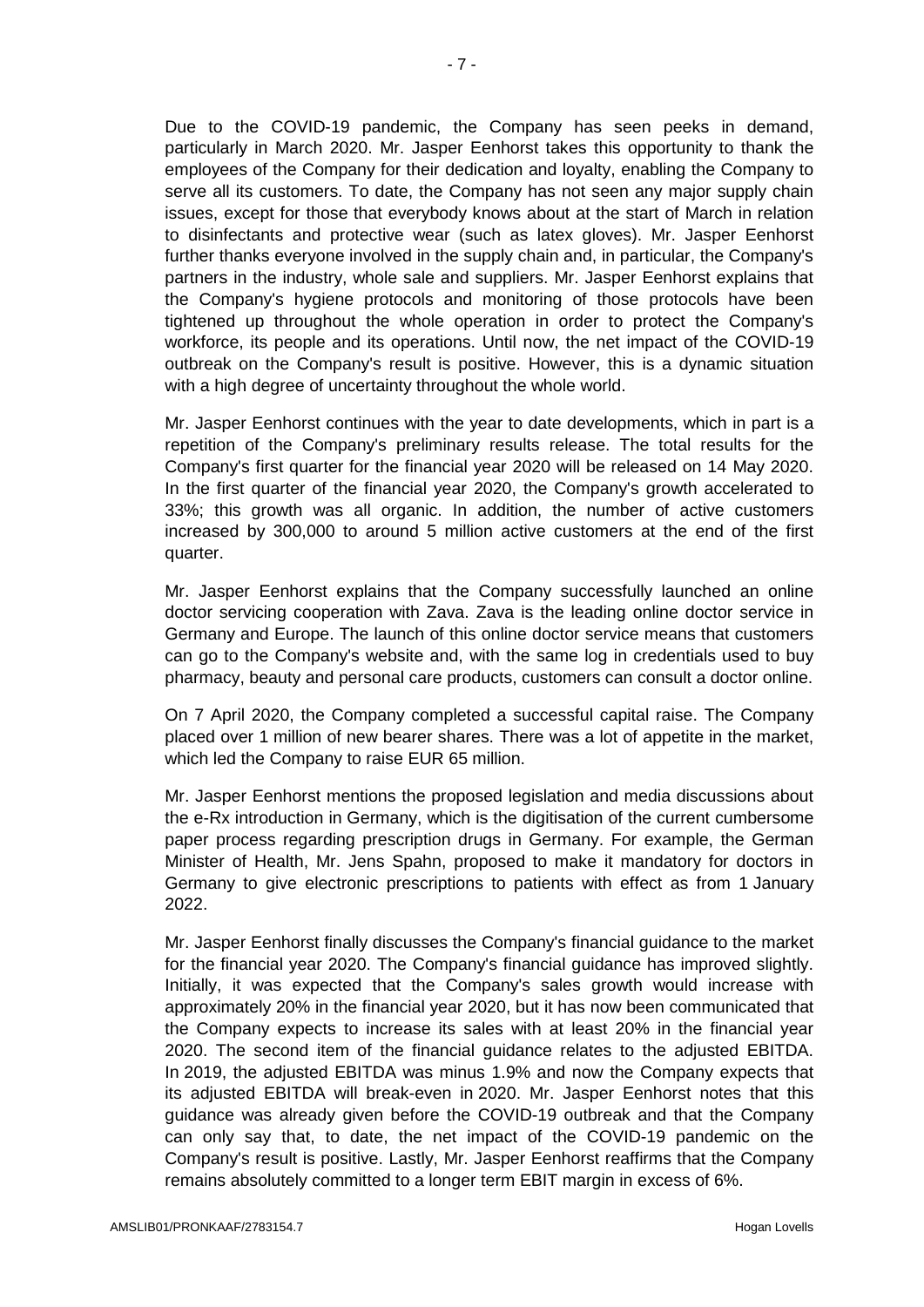### 4.2 **Questions**

The chairman offers the opportunity to ask questions and reminds the shareholders are that there are two ways of submitting questions, either through the Q&A function or the Raise Hand function in the webcast. No questions were raised.

# 5. **REPORT REGARDING THE OUTLINES OF THE CORPORATE GOVERNANCE STRUCTURE AND COMPLIANCE WITH THE DUTCH CORPORATE GOVERNANCE CODE (AGENDA ITEM 2.B.)**

The chairman invites Mr. Rens Jan Kramer, the Company's General Counsel, to give an explanation regarding the outlines of the Company's corporate governance structure and its compliance with the Dutch Corporate Governance Code.

### 5.1 **Explanation General Counsel of the Company**

Mr. Rens Jan Kramer explains the outlines of the Company's corporate governance structure and its compliance with the Dutch Corporate Governance Code in 2019.

There have been no amendments to the Articles of Association since September 2016 and there have been no substantial changes in the Company's corporate governance structure during the financial year 2019.

The Supervisory Board and the Managing Board act in the awareness that good corporate governance is in the interest of the Company's shareholders and the capital markets and is an important basis for the success of the Company. All business activities are performed in accordance with Dutch law and German capital market law, as the Company's shares are traded on the Frankfurt Stock Exchange. The Company complies with the regulations and requirements of both the Dutch Corporate Governance Code and the German Corporate Governance Code. The Company has implemented most of the provisions of the Dutch Corporate Governance Code 2016 and reports thereon in the Annual Report 2019. Due to the growth and the size of the Company, not all provisions of the Dutch Corporate Governance Code 2016 have been implemented yet. The Company is, however, making improvements every year. This year, several internal compliance policies of the Company will be updated, including the Code of Conduct, the Insider Trading Policy and the Whistleblower Policy.

The corporate governance statement on pages 59 up to and including 62 of the Annual Report 2019 explains how the Dutch Corporate Governance Code is applied by the Company. The main aspects of the corporate governance structure of the Company are outlined in the relevant section of the combined management report. On pages 61 and 62 of the Annual Report 2019, further information has been provided regarding which principles and best practice provisions the Company deviates from.

Furthermore, in line with the underlying principles of the Dutch Corporate Governance Code, the Company acknowledges the importance of good corporate governance and pays considerable attention to continuation and growth of the Company, pursuant to which long-term value creation is realised for the Company.

#### 5.2 **Questions**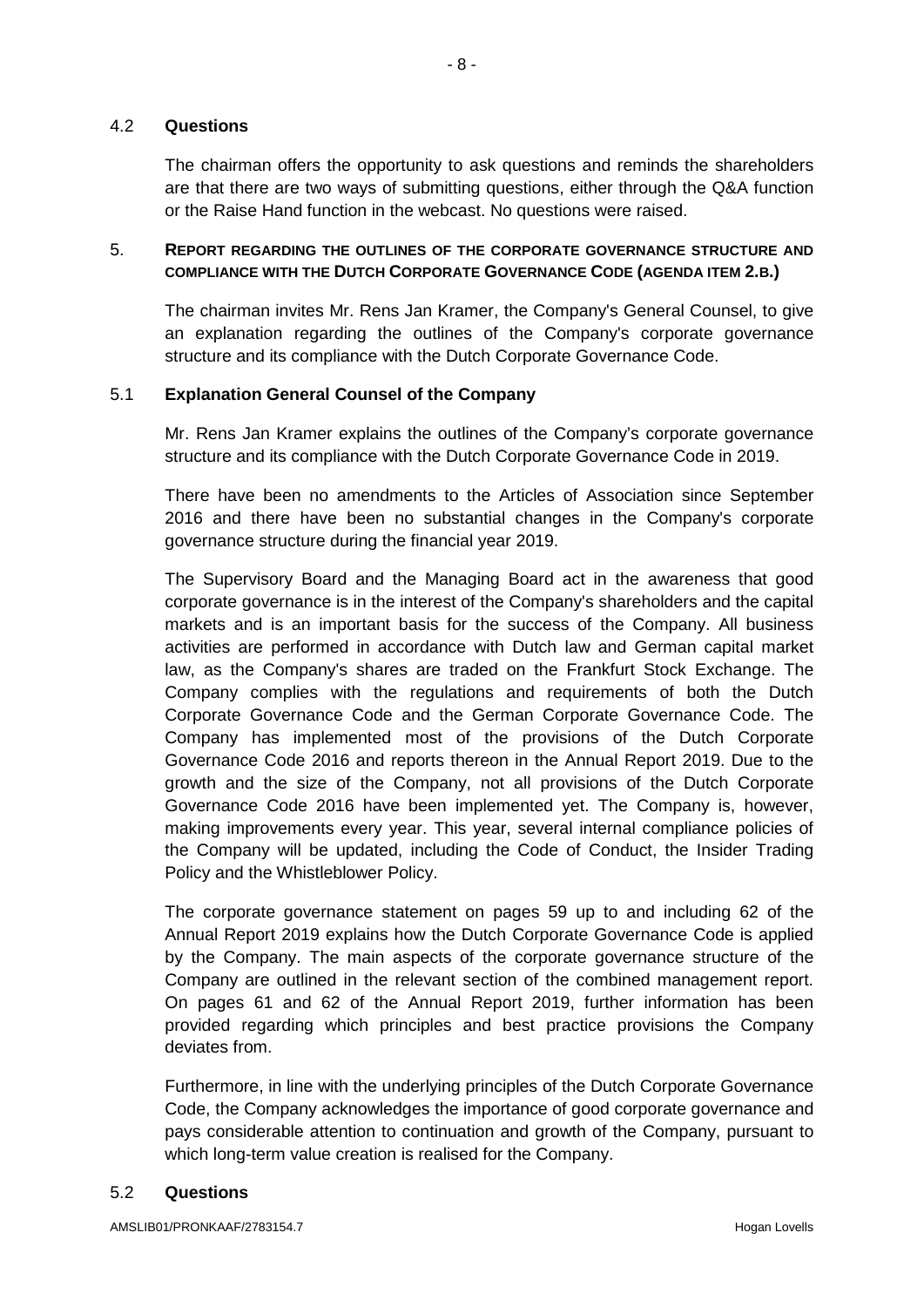The chairman offers the opportunity to ask questions. No questions were raised.

## 6. **REMUNERATION REPORT FOR THE FINANCIAL YEAR 2019 (AGENDA ITEM 3.A.)**

The chairman explains that the Company's remuneration report for the financial year 2019 is submitted to the shareholders for an advisory vote, and that the Company has requested its shareholders to provide a positive advice with respect to that remuneration report. The results of the vote on this agenda item will count as an advisory, non-binding, vote. In the remuneration report for the financial year 2020, the Company will explain how the advisory vote at this general meeting has been taken into account.

The chairman invites Mr. Jan Pyttel, chairman of the Supervisory Board, to give a short presentation about the remuneration report that is included in the Annual Report 2019.

### 6.1 **Explanation Supervisory Board**

Mr. Jan Pyttel explains that the remuneration report for the Managing Board and the Supervisory Board for the financial year 2019 is included on pages 67 up to and including 71 of the Annual Report 2019. The Company's existing remuneration policy for the members of the Managing Board and the members of the Supervisory Board was adopted by the general meeting during the annual general meeting held on 26 April 2018 (the "**2018 Remuneration Policy**"). The Company proposes to replace the 2018 Remuneration Policy with the new remuneration policy for the members of the Managing Board and the members of the Supervisory Board, which will be discussed further at agenda item 7 (such new remuneration policy, the "**2020 Remuneration Policy**").

In the financial year 2019, the remuneration of members of the Managing Board consisted of a fixed annual remuneration. The remuneration of members of the Supervisory Board in the financial year 2019 consisted of a non-performance related, fixed annual fee.

#### 6.2 **Questions**

The chairman offers the shareholders the opportunity to ask questions or to share their views regarding the Company's remuneration report for the financial year 2019 and the Company's implementation of the remuneration policy in the financial year 2019. No questions were raised and no shareholder shared his/her views.

### 6.3 **Resolution**

The chairman puts the proposal to voting and reminds the shareholders that they will not be able to vote during the meeting, and that the votes cast by them by proxy will be counted at the end of the meeting, before the meeting is closed.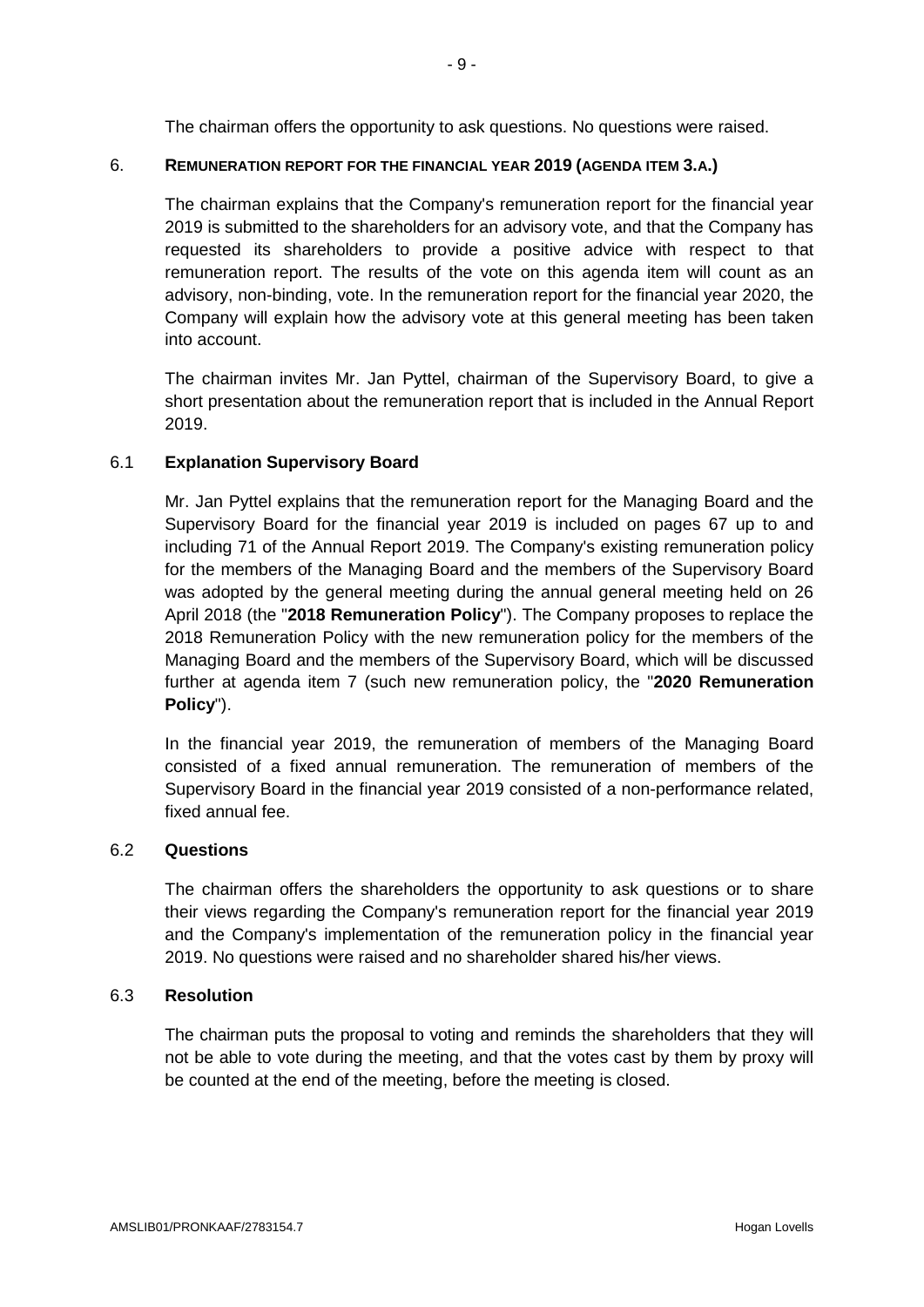# 7. **EXPLANATION BY THE EXTERNAL AUDITOR OF THE AUDIT APPROACH IN RELATION TO THE 2019 ANNUAL ACCOUNTS AND THE REPORT OF THE MANAGING BOARD (AGENDA ITEM 3.B.)**

The chairman notes that the Annual Report 2019 includes the unqualified auditor's statement from Mazars. The chairman invites Mr. Joerie Galas, who will, on behalf of Mazars, give a brief explanation of the audit approach of the annual accounts for the financial year 2019 for which Mazars was responsible.

## 7.1 **Explanation external auditor**

Mr. Joerie Galas gives a brief explanation of the audit of the 2019 financial statements.

Mr. Joerie Galas notes that the financial year 2019 was the first year for Mazars to audit the Company's financial statements. In the first year, an auditor has to invest in learning about the Company and understanding the Company. In close cooperation with the Managing Board, Mazars has been able to conduct the audit in a very good way. As a result of the audit procedures Mazars conducted, Mazars came to an unqualified opinion. This is a positive conclusion of the audit.

Mr. Joerie Galas highlights a few items that are included in Mazars' audit opinion, which is also part of the Company's financial statements. The first item is the materiality. In performing the audit, Mazars chose to determine the materiality at EUR 7 million. This amount was based on the total revenues of the Company. Mr. Joerie Galas notes that EUR 7 million sounds like a very high amount, and he explains that all items below EUR 208,000 are considered "immaterial" and, in relation to all items above EUR 208,000, Mazars performed some form of audit work (either a substantive procedure or an analytical procedure). Only items below EUR 208,000 are considered not material and therefore such items cannot significantly impact the total picture of the Company's annual financial statements.

Secondly, Mr. Joerie Galas addresses the scope of Mazars' audit. The majority of the Company's business and the underlying financial administration are based in The Netherlands, in Venlo. The majority of the audit work performed by Mazars was also done out of Venlo. The one exception being the acquisition by the Company of nu3, because nu3's local administration is in Germany. As part of the audit procedure, Mazars worked with colleagues in Germany to conduct audit work on nu3 and those colleagues reported their findings to Mazars. The scope of Mazars' work has been conducted both in Germany and in The Netherlands.

Mr. Joerie Galas explains that Mazars listed a number of key audit matters in their audit opinion. These matters are, in Mazars' professional judgement, of most significance for the Company's audit. As part of the audit, all items of the financial statements are examined, but some are of less significance. Two items that Mazars highlighted in their audit opinion as being of most significance are the valuation of intangible assets and the financing and working capital.

The valuation of the intangible assets is important, because the Company's intangible assets predominantly consist of the goodwill that is included in the financial statements for an amount of EUR 120 million. This item is important because of its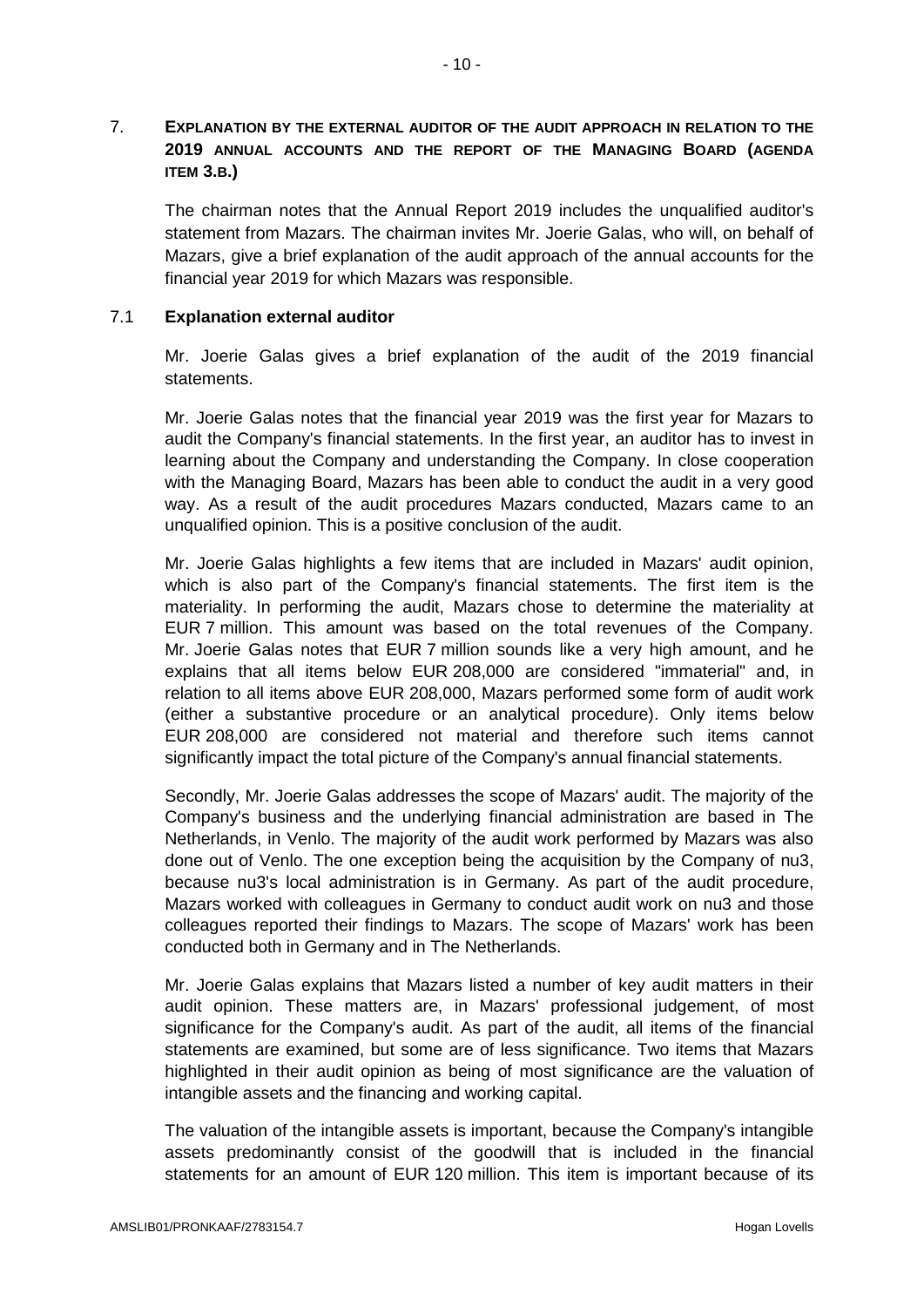significant volume and because IFRS requires an impairment test to be performed in relation thereto. The Managing Board prepared that impairment test and Mazars examined that impairment test. The conclusion of the impairment test is that the goodwill was not impaired. This means that the value included in the balance sheet of the Company is not subject to any diminution. With respect to the impairment test, valuation specialists of Mazars were involved, who helped to test the assumptions that were used in the model.

Mr. Joerie Galas continues with the second key matter, which is the financing and working capital of the Company. This item is important given the large growth rate of the Company. The Company will continue to be financed, also in in the financial year 2020. For the Company's annual statements of 2019, Mazars focussed on the issuance of the convertible bond and the issuance of the new bearer shares (i.e. the equity component). Mazars concluded that the presentation of those fundings were properly reflected in the Company's financial statements.

Mr. Joerie Galas notes that the COVID-19 crisis brings significant uncertainty in the world. At the time that the Company's financial statements were finalised, the COVID-19 outbreak was still in the early stages in Germany and in The Netherlands. Mazars and the Managing Board did have a discussion in relation thereto, and they followed the analysis that was done on the potential impact that the COVID-19 outbreak could have on the Company. Mazars concurs with the conclusion of the Managing Board that the COVID-19 crisis does bring uncertainty, however the crisis has no impact on the valuation of any items included in the Company's 2019 financial statements. The impact of the COVID-19 crisis on the Company will, however, be a very important item to continue to monitor in 2020.

As a result of the audit work, Mazars came to the positive conclusion to provide an unqualified opinion.

# 7.2 **Questions**

The chairman offers the opportunity to ask questions. No questions were raised.

# 8. **ADOPTION OF THE ANNUAL ACCOUNTS FOR THE FINANCIAL YEAR 2019 (AGENDA ITEM 3.C.)**

The chairman brings into discussion the proposal to adopt the annual accounts for the financial year 2019 and invites Mr. Jasper Eenhorst to give a short explanation regarding the proposal.

# 8.1 **Explanation acting CFO of the Company**

Mr. Jasper Eenhorst explains that it is proposed to adopt the annual accounts for the financial year 2019. On 16 March 2020, the members of the Managing Board and the Supervisory Board signed the annual accounts for the financial year 2019 drawn up by the Managing Board. Mazars, the Company's external auditor, has audited the annual accounts for the financial year 2019 and has issued an auditor's report with an unqualified opinion thereon, which opinion is included in the Annual Report 2019. The report of the Supervisory Board is also included in the Annual Report 2019.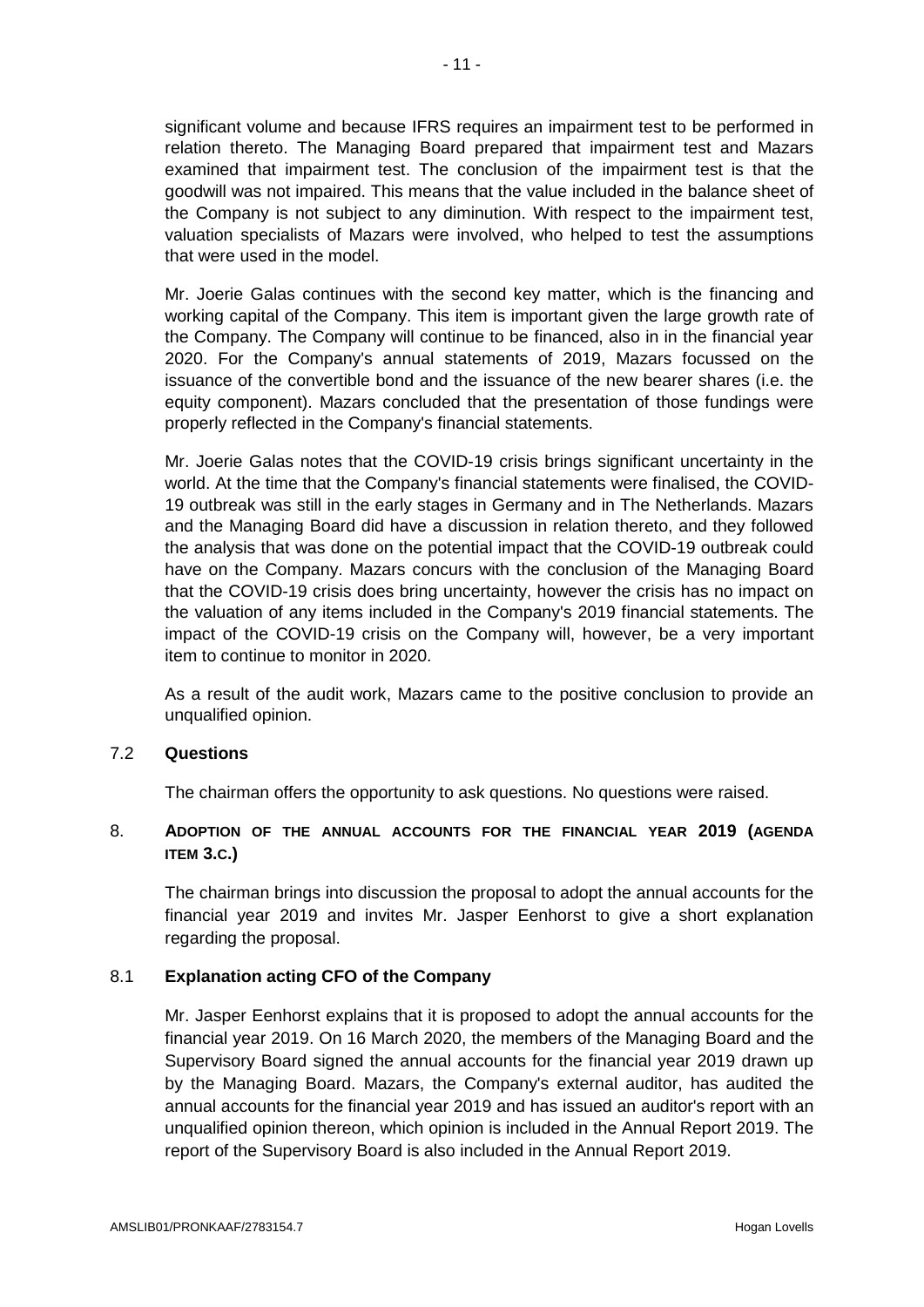The annual accounts for the financial year 2019 were published on 17 March 2020 and are submitted for adoption by the general meeting in this meeting.

#### 8.2 **Questions**

The chairman offers the opportunity to ask questions. No questions were raised.

### 8.3 **Resolution**

The chairman puts the proposal to voting and reminds the shareholders that the votes cast by them by proxy will be counted at the end of the meeting, before the meeting is closed.

## 9. **RESERVATION AND DIVIDEND POLICY (AGENDA ITEM 3.D.)**

The chairman invites Mr. Jasper Eenhorst to give an explanation regarding the Company's reservation and dividend policy for the financial year 2019.

### 9.1 **Explanation acting CFO of the Company**

Mr. Jasper Eenhorst gives a presentation regarding the Company's reservation and dividend policy for the financial year of 2019.

Mr. Jasper Eenhorst explains that due to the Company's European growth story and online pharmacy leadership, current results are not yet positive and therefore lead to a decrease of other reserves. The Company is still in a loss-making position. Therefore the Company will not yet pay out dividends to its shareholders. A detailed dividend policy will be defined when positive reserves allow for dividend payments to be made.

#### 9.2 **Questions**

The chairman offers the opportunity to ask questions. No questions were raised.

#### 10. **PROPOSAL TO ALLOCATE THE RESULTS OF THE FINANCIAL YEAR 2019 (AGENDA ITEM 3.E.)**

The chairman brings into discussion the proposal to allocate the results for the financial year 2019 to the Company's accumulated net loss and invites Mr. Jasper Eenhorst to give a short explanation regarding the proposal.

# 10.1 **Explanation acting CFO of the Company**

Mr. Jasper Eenhorst explains that it is proposed by the Managing Board, with the prior approval of the Supervisory Board and in accordance with the Company's reservation and dividend policy, to allocate the results for the financial year 2019 to the Company's accumulated net loss.

# 10.2 **Questions**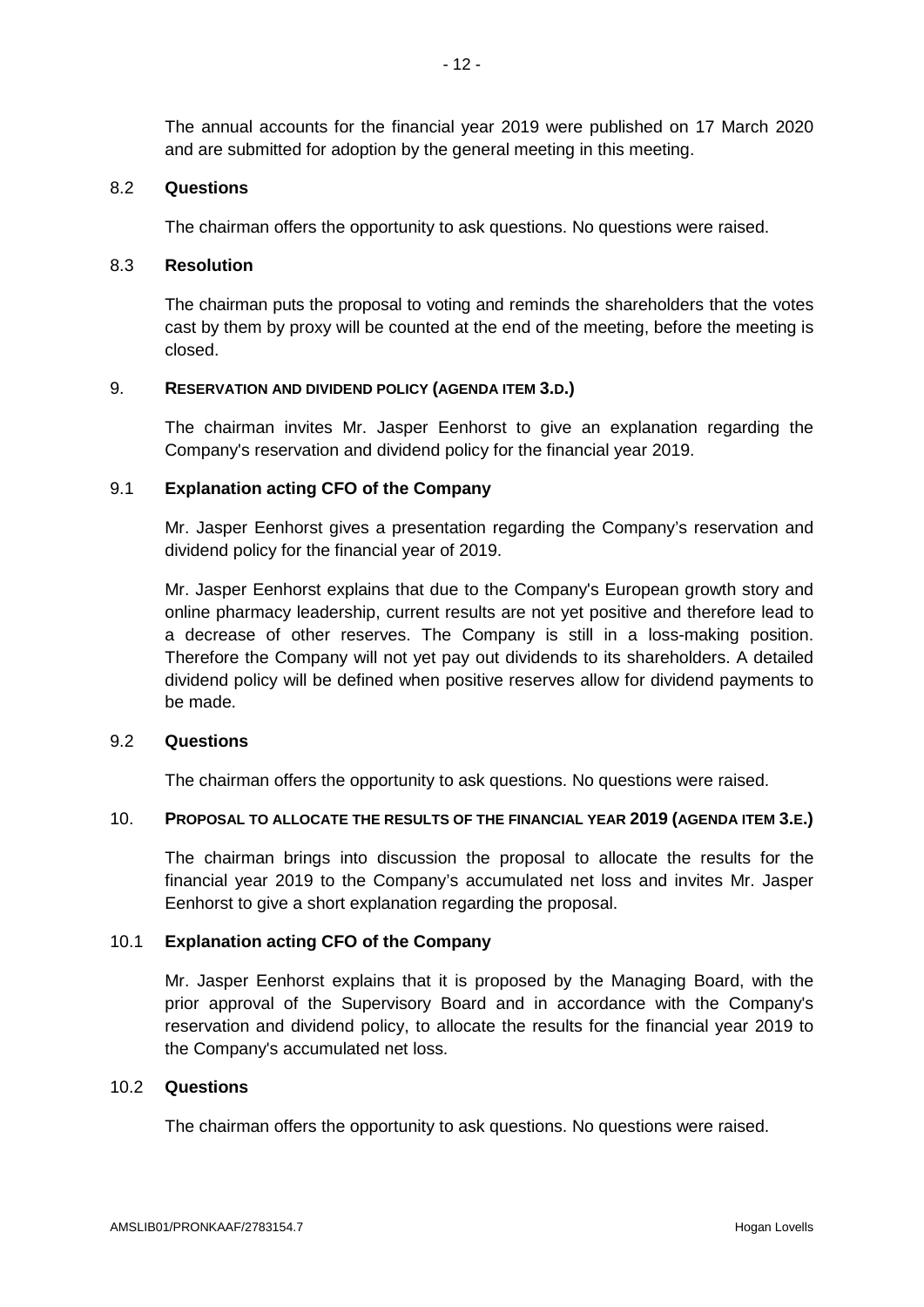## 10.3 **Resolution**

The chairman puts the proposal to voting and notes that the votes cast by the shareholders by proxy will be counted at the end of the meeting, before the meeting is closed.

# 11. **DISCHARGE FROM LIABILITY OF ALL MEMBERS OF THE MANAGING BOARD FOR THE PERFORMANCE OF THEIR DUTIES DURING THE PAST FINANCIAL YEAR (AGENDA ITEM 4.A.)**

The chairman brings into discussion the proposal to grant discharge to the members of the Managing Board from liability for the performance of their duties during the past financial year, and invites Mr. Jan Pyttel to give a short explanation regarding the proposal.

### 11.1 **Explanation Supervisory Board**

Mr. Jan Pyttel explains that it is proposed to grant discharge to all members of the Managing Board from liability for their management and conducted policy during the financial year 2019, insofar as the performance of such duties is disclosed in the annual accounts for the financial year 2019 or has otherwise been disclosed to the general meeting.

### 11.2 **Questions**

The chairman offers the opportunity to ask questions. No questions were raised.

#### 11.3 **Resolution**

The chairman puts the proposal to voting and notes that the votes cast by the shareholders by proxy will be counted at the end of the meeting, before the meeting is closed.

### 12. **DISCHARGE FROM LIABILITY OF ALL MEMBERS OF THE SUPERVISORY BOARD FOR THE PERFORMANCE OF THEIR DUTIES DURING THE PAST FINANCIAL YEAR (AGENDA ITEM 4.B.)**

The chairman brings into discussion the proposal to grant discharge to the members of the Supervisory Board from liability for the performance of their duties during the past financial year.

# 12.1 **Explanation chairman**

The chairman explains that it is proposed to grant discharge to all members of the Supervisory Board from liability for their supervision on the (policies of the) Managing Board and the general course of affairs of the Company and its affiliated business during the financial year 2019, insofar as the performance of such duties is disclosed in the annual accounts for the financial year 2019 or has otherwise been disclosed to the general meeting.

#### 12.2 **Questions**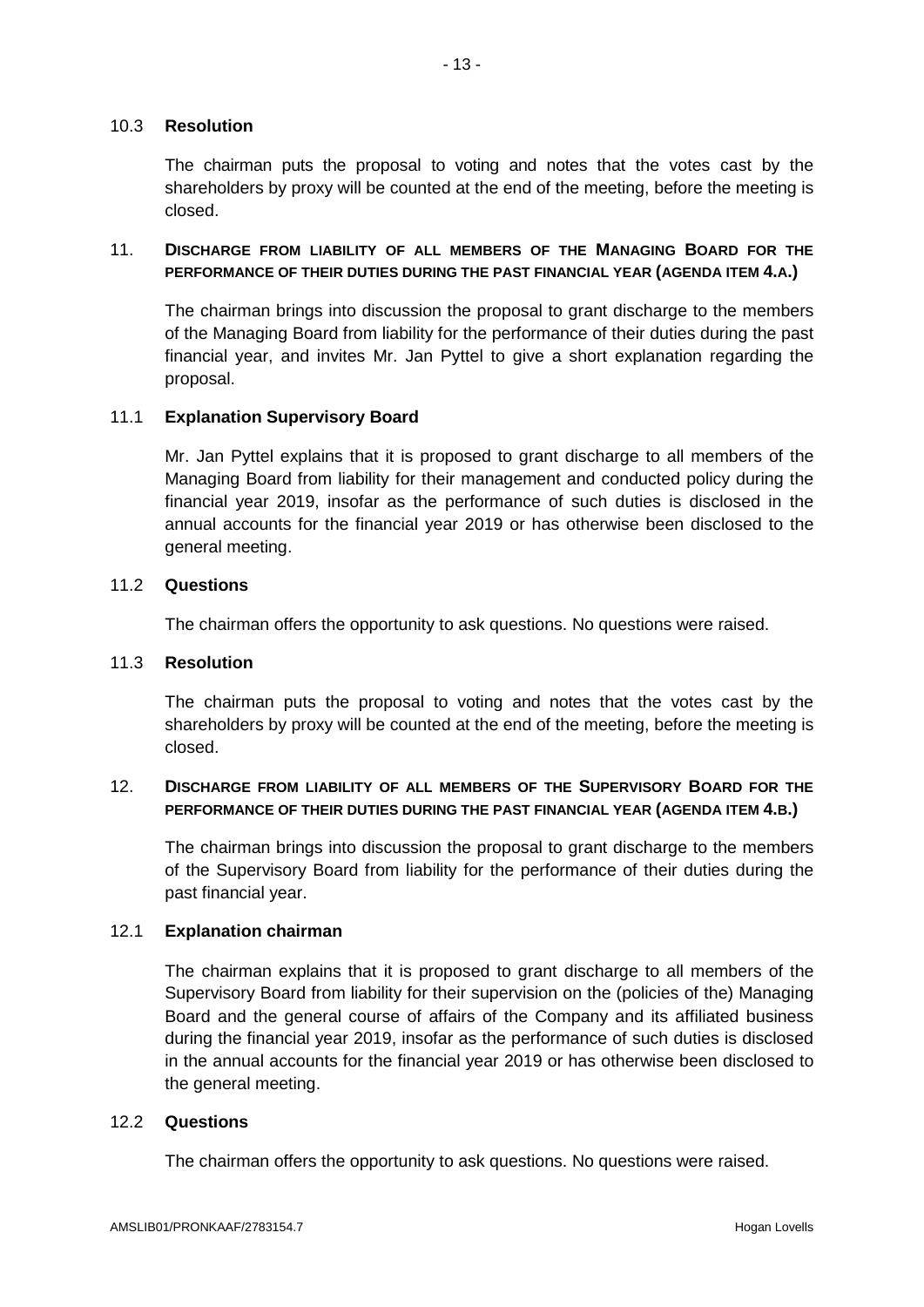### 12.3 **Resolution**

The chairman puts the proposal to voting and notes that the votes cast by the shareholders by proxy will be counted at the end of the meeting, before the meeting is closed.

# 13. **RE-APPOINTMENT OF MAZARS ACCOUNTANTS N.V. AS EXTERNAL AUDITOR OF THE COMPANY TO AUDIT THE ANNUAL ACCOUNTS OF THE COMPANY FOR THE FINANCIAL YEAR ENDING 31 DECEMBER 2020 (AGENDA ITEM 5)**

The chairman brings into discussion the proposal to re-appoint Mazars as external auditor of the Company for the financial year ending 31 December 2020, and invites Mr. Jan Pyttel to give a short explanation regarding this agenda item.

### 13.1 **Explanation Supervisory Board**

Mr. Jan Pyttel explains that it is proposed to re-appoint Mazars Accountants N.V. as the external auditor of the Company charged with the auditing of the Company's annual accounts for the financial year ending 31 December 2020.

### 13.2 **Questions**

The chairman offers the opportunity to ask questions. No questions were raised.

### 13.3 **Resolution**

The chairman puts the proposal to voting and notes that the votes cast by the shareholders by proxy will be counted at the end of the meeting, before the meeting is closed.

# 14. **NOTICE OF RESIGNATION OF MR. DR. ULRICH WANDEL AS A MEMBER OF THE MANAGING BOARD (AGENDA ITEM 6.A.)**

The chairman informs the general meeting that Mr. Dr. Ulrich Wandel has stepped down and resigned as member of the Managing Board after being the Company's Chief Financial Officer since the Company's incorporation in 2016. Mr. Dr. Ulrich Wandel's resignation took effect as per 30 September 2019.

### 14.1 **Words of thanks**

The chairman thanks Mr. Dr. Ulrich Wandel and expresses the Company's appreciation for Mr. Dr. Ulrich Wandel's dedication and leadership.

The chairman mentions Mr. Dr. Ulrich Wandel's many contributions to the Company and the Company's development over the last ten years. The chairman notes that especially Mr. Dr. Ulrich Wandel's commitment and dedication were second to none. The initial public offering of the Company, the various capital raises and the introduction of the Company's convertible bond will remain as hallmarks of Mr. Dr. Ulrich Wandel's ten years as the Company's Chief Financial Officer.

### 14.2 **Questions**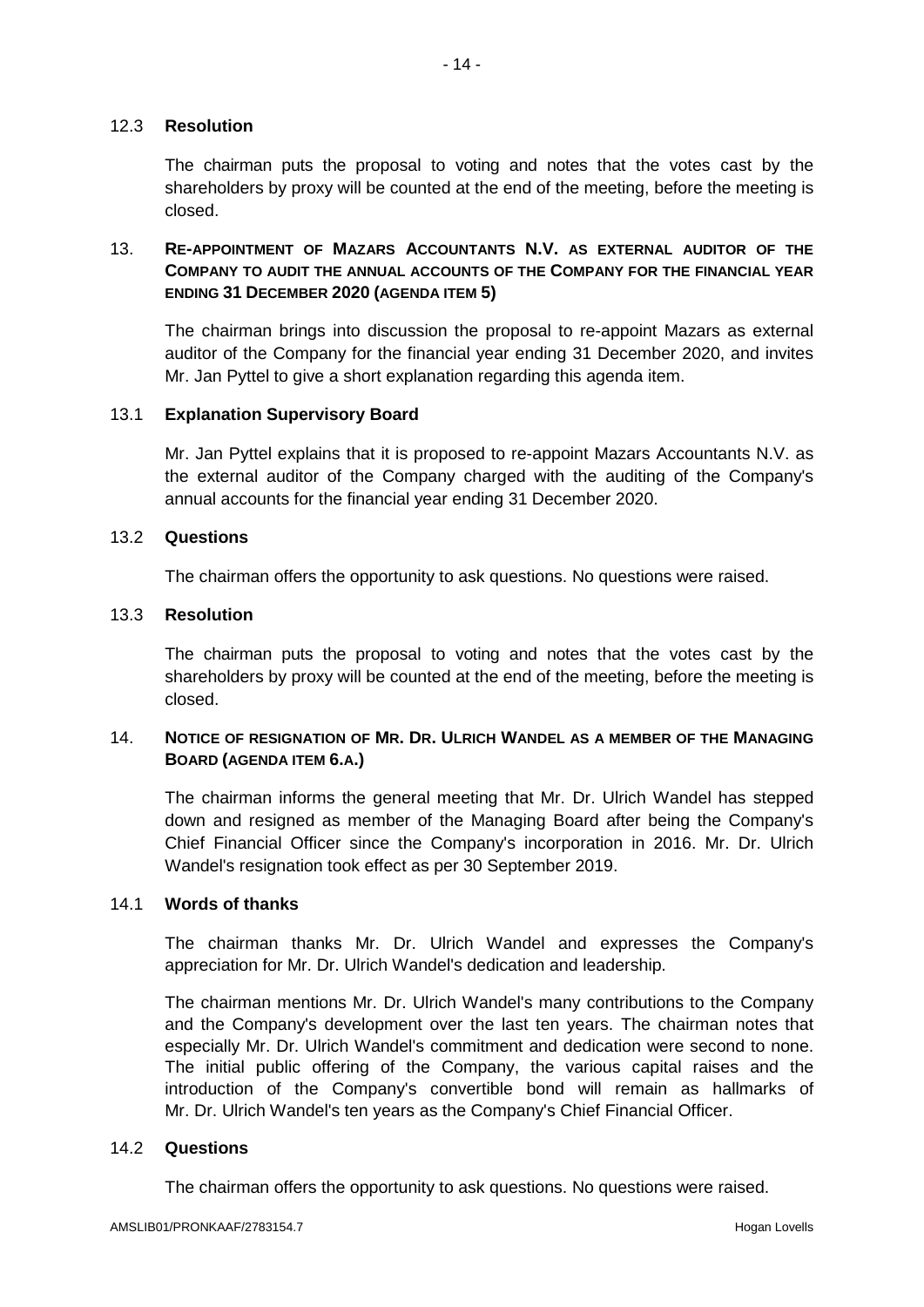## 15. **FINAL DISCHARGE FROM LIABILITY OF MR. DR. ULRICH WANDEL FOR THE PERFORMANCE OF HIS DUTIES AS MEMBER OF THE MANAGING BOARD (AGENDA ITEM 6.B.)**

The chairman brings into discussion the proposal to grant final discharge to Mr. Dr. Ulrich Wandel from liability for the performance of his duties during the past financial year, and invites Mr. Jan Pyttel to give a short explanation regarding this agenda item.

## 15.1 **Explanation Supervisory Board**

Mr. Jan Pyttel explains that it is proposed to grant final discharge to Mr. Dr. Ulrich Wandel from liability for the management performed by him up to and including 30 September 2019, insofar as the performance of such duties has been disclosed to the general meeting.

### 15.2 **Questions**

The chairman offers the opportunity to ask questions. No questions were raised.

### 15.3 **Resolution**

The chairman puts the proposal to voting and notes that the votes cast by the shareholders by proxy will be counted at the end of the meeting, before the meeting is closed.

# 16. **APPOINTMENT OF MR. JASPER EENHORST AS A MEMBER OF THE MANAGING BOARD (AGENDA ITEM 6.C.)**

The chairman brings into discussion the proposal to appoint Mr. Jasper Eenhorst as a member of the Managing Board and to serve as Chief Financial Officer of the Company, and invites Mr. Jan Pyttel to give a short explanation regarding this agenda item.

# 16.1 **Explanation Supervisory Board**

Mr. Jan Pyttel explains that in accordance with article 14 of the Articles of Association, the Supervisory Board has submitted to the general meeting a nomination to appoint Mr. Jasper Eenhorst as a member of the Managing Board for a four-year term ending at the close of the annual general meeting to be held in 2024. If appointed, Mr. Jasper Eenhorst will serve as Chief Financial Officer of the Company.

Mr. Jasper Eenhorst complies with the provisions of Section 2:132a of the Dutch Civil Code limiting the number of supervisory positions that may be held by managing board members of certain large companies within the meaning of such provisions.

Mr. Jasper Eenhorst's terms of employment are in accordance with the 2020 Remuneration Policy that has been proposed to be adopted by the general meeting at this meeting. The remuneration of Mr. Jasper Eenhorst, set out in his employment agreement, has been determined by the Supervisory Board in accordance with the 2020 Remuneration Policy. The main elements of the employment agreement of Mr. Jasper Eenhorst were made available on the Company's corporate website prior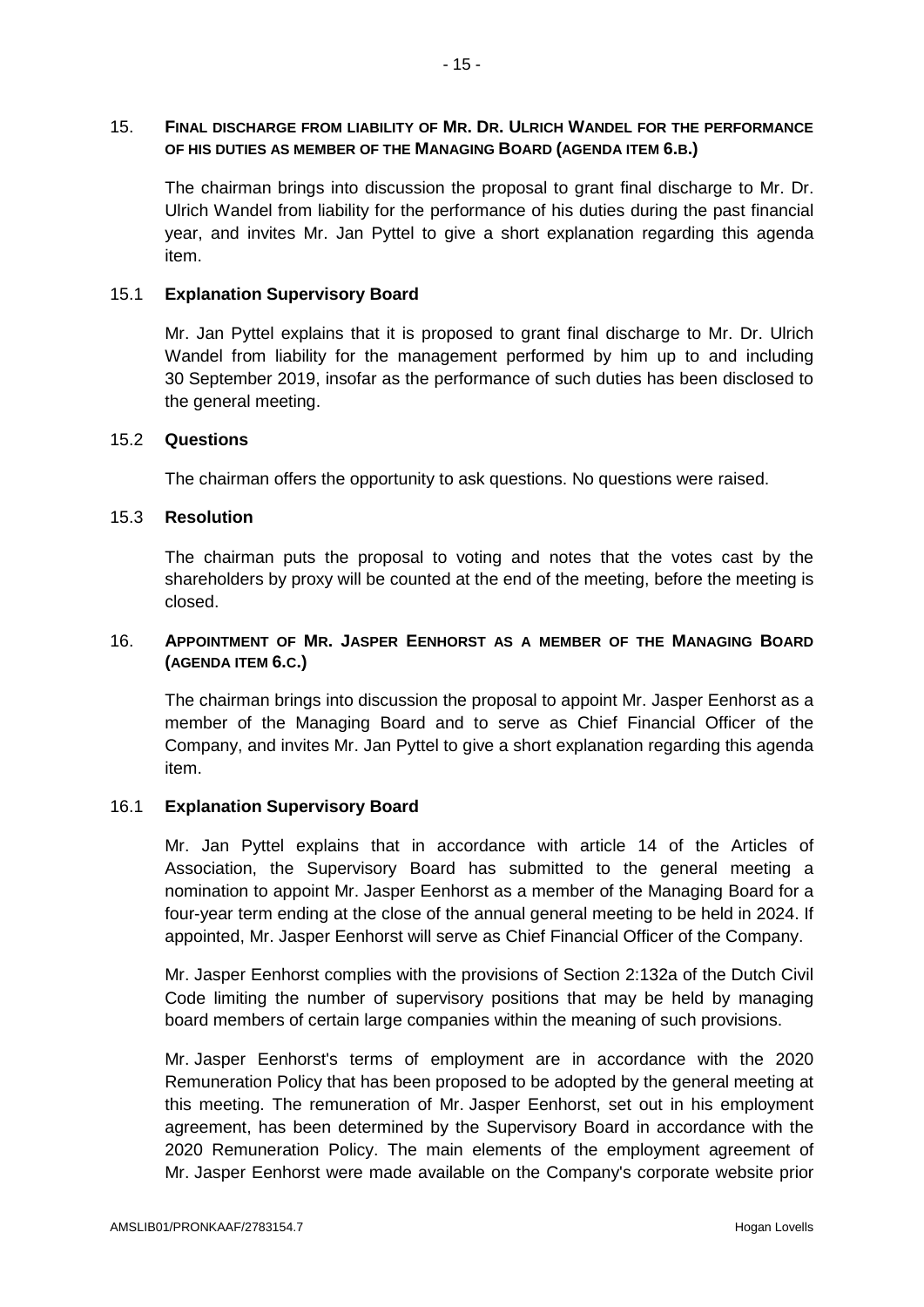to the notice convening this meeting in accordance with best practice provision 3.4.2 of the Dutch Corporate Governance Code.

#### 16.2 **Questions**

The chairman offers the opportunity to ask questions. No questions were raised.

### 16.3 **Resolution**

The chairman puts the proposal to voting and notes that the votes cast by the shareholders by proxy will be counted at the end of the meeting, before the meeting is closed.

## 17. **ADOPTION OF A NEW REMUNERATION POLICY FOR THE MEMBERS OF THE MANAGING BOARD AND THE MEMBERS OF THE SUPERVISORY BOARD (AGENDA ITEM 7)**

The chairman brings into discussion the proposal to adopt the 2020 Remuneration Policy for the remuneration of the members of the Managing Board and for the remuneration of the members of the Supervisory Board. The chairman invites Mr. Jan Pyttel to give a short explanation regarding this agenda item.

#### 17.1 **Explanation Supervisory Board**

Mr. Jan Pyttel explains that the 2018 Remuneration Policy is the existing remuneration policy for the members of the Managing Board and the members of the Supervisory Board. Pursuant to new Dutch legislation that became effective in The Netherlands on 1 December 2019, the 2018 Remuneration Policy must be revised.

The proposed 2020 Remuneration Policy was made available on the Company's corporate website. The 2020 Remuneration Policy has been proposed by the Supervisory Board following review, analysis and evaluation of the 2018 Remuneration Policy. The 2020 Remuneration Policy is in line with the new requirements prescribed by Dutch law.

In accordance with article 15 of the Articles of Association, the Supervisory Board proposes to adopt the 2020 Remuneration Policy for the remuneration of the members of the Managing Board. In addition, in accordance with article 21 of the Articles of Association, it is proposed to adopt the 2020 Remuneration Policy for the remuneration of the members of the Supervisory Board.

### 17.2 **Questions**

The chairman offers the opportunity to ask questions. No questions were raised.

### 17.3 **Resolution**

The chairman puts the proposal to voting and notes that the votes cast by the shareholders by proxy will be counted at the end of the meeting, before the meeting is closed.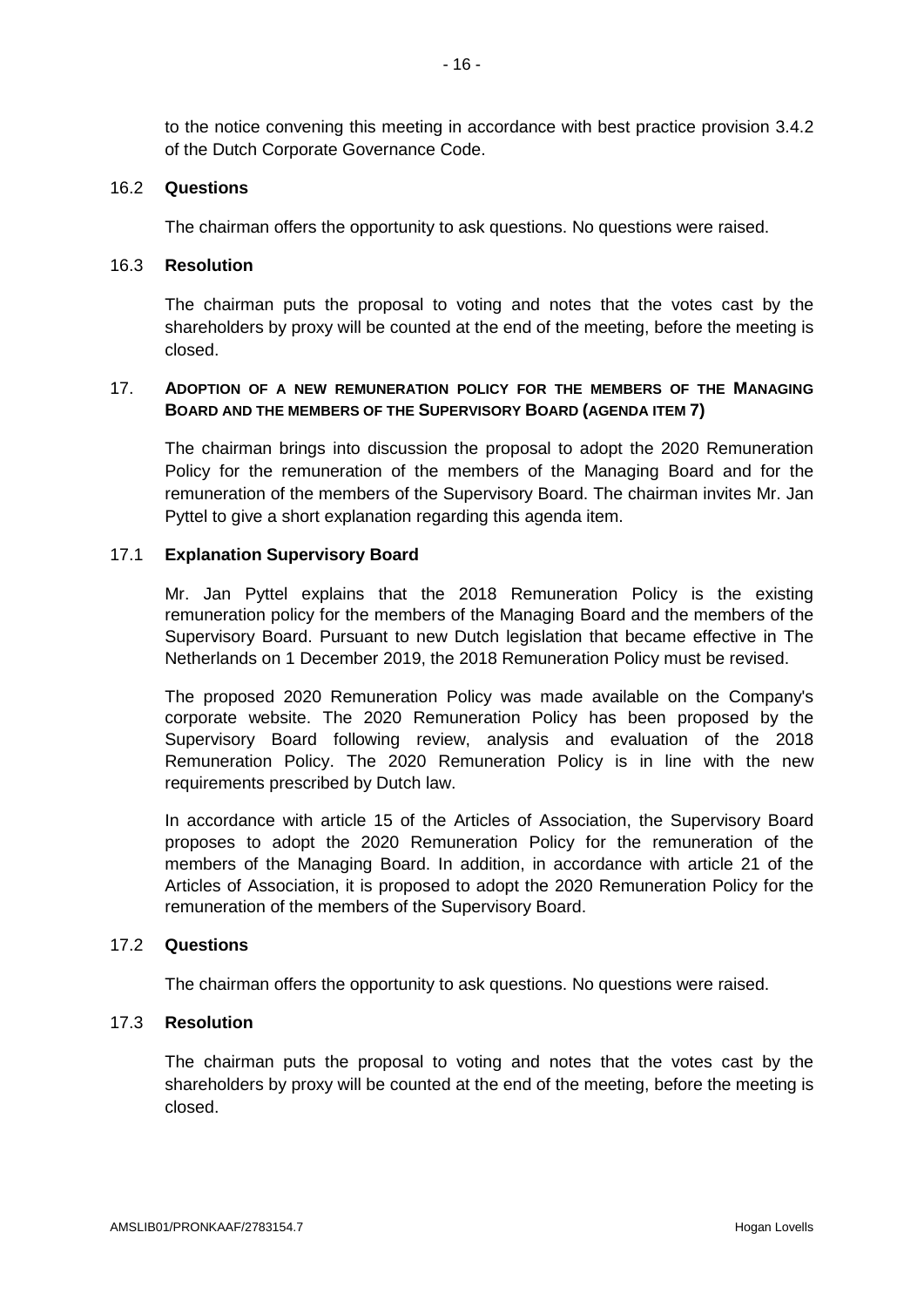# 18. **PROPOSAL REGARDING THE GRANTING OF RIGHTS TO ACQUIRE SHARES (STOCK OPTIONS) TO THE MEMBERS OF THE MANAGING BOARD (AGENDA ITEM 8.A.)**

The chairman brings into discussion the proposal to adopt the new stock option plan for the members of the Managing Board, and the proposal to grant rights to acquire shares (stock options) to the members of the Managing Board under that new stock option plan. The chairman invites Mr. Jan Pyttel to give a short explanation regarding this agenda item.

# 18.1 **Explanation Supervisory Board**

Mr. Jan Pyttel explains that the management and employee stock option plan that was approved by the general meeting on 26 April 2018 (the "**2018 Stock Option Plan**") is the existing stock option plan for the members of the Managing Board and for certain, selected employees of the Company. The maximum number of stock options that can be granted under the 2018 Stock Option Plan has been reached. The 2018 Stock Option Plan is, however, still in effect with respect to outstanding stock options (i) that have been granted, but have not yet been exercised, or (ii) of which the exercise rights have not yet expired.

In addition to the 2018 Stock Option Plan, and as part of the 2020 Remuneration Policy, it is proposed that a new stock option plan is implemented for the members of the Managing Board pursuant to which the members of the Managing Board can be granted rights to acquire shares in the share capital of the Company (stock options) (the "**2020 Stock Option Plan**"). The proposed 2020 Stock Option Plan was made available on the Company's corporate website.

The Supervisory Board will administer the 2020 Stock Option Plan and will have the authority to, among other things, determine the number of stock options to be granted to each member of the Managing Board, in each case on the terms and subject to the conditions set out in the 2020 Stock Option Plan.

In accordance with article 15 of the Articles of Association, the Supervisory Board proposes to adopt the 2020 Stock Option Plan for the members of the Managing Board.

In addition, as part of the proposed 2020 Stock Option Plan, the Supervisory Board proposes that the members of the Managing Board can be granted rights to acquire shares in the share capital of the Company (stock options) up to a maximum of 1.5% of the total number of issued shares outstanding on the date of this annual general meeting (i.e. up to a maximum of 1.5% of 14,584,505 shares), for the calendar year 2020, under, pursuant to and in connection with the 2020 Stock Option Plan.

It is envisaged that at the next annual general meeting(s), further proposals will be submitted to the general meeting to grant rights to acquire shares under, pursuant to and in connection with the 2020 Stock Option Plan.

# 18.2 **Questions**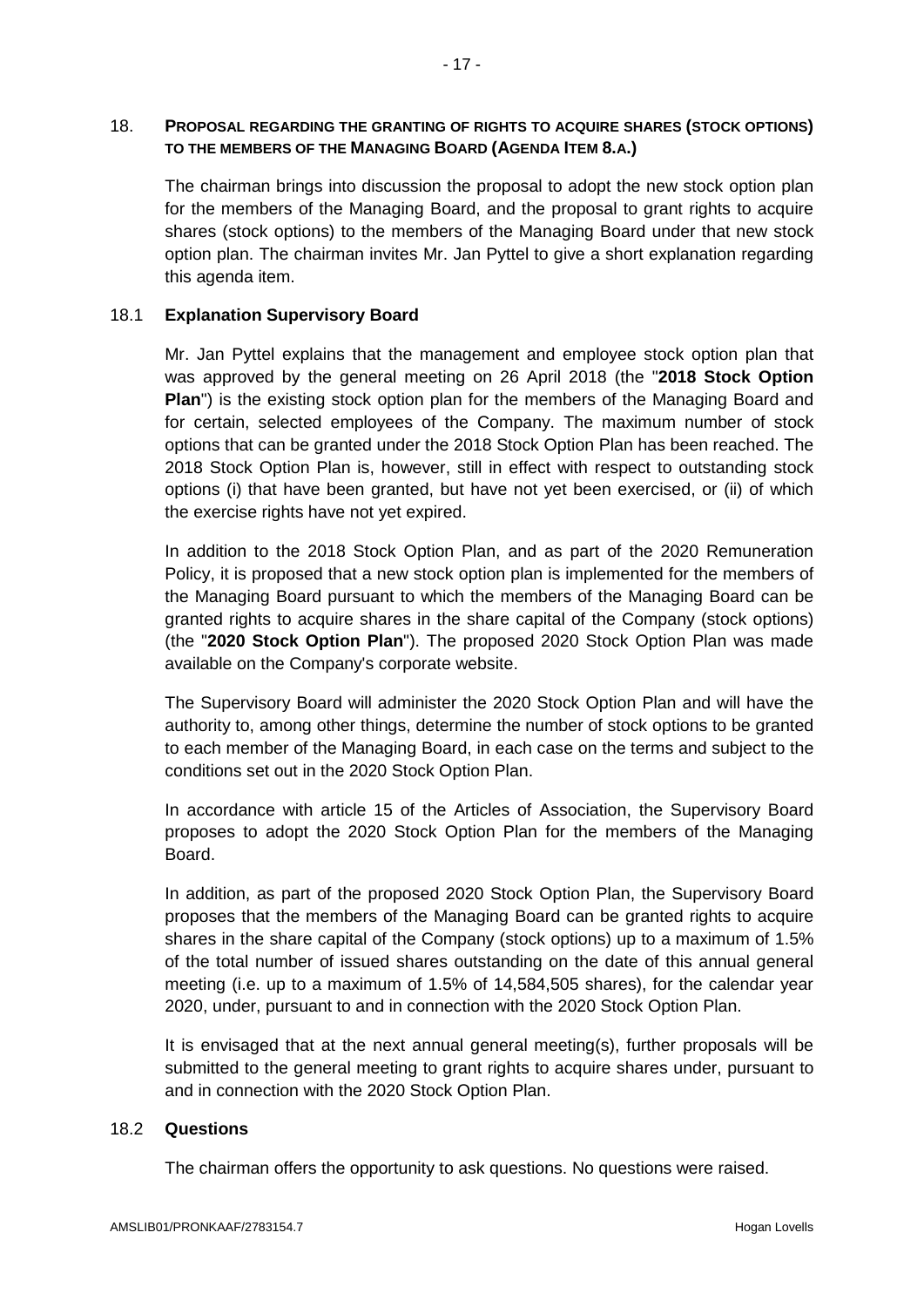## 18.3 **Resolution**

The chairman puts the proposal to voting and notes that the votes cast by the shareholders by proxy will be counted at the end of the meeting, before the meeting is closed.

# 19. **APPROVAL AND RATIFICATION TO GRANT STOCK OPTIONS TO MR. JASPER EENHORST (AGENDA ITEM 8.B.)**

The chairman brings into discussion the proposal to approve and ratify the granting of stock options to Mr. Jasper Eenhorst, and invites Mr. Jan Pyttel to give a short explanation regarding this agenda item.

#### 19.1 **Explanation Supervisory Board**

Mr. Jan Pyttel explains that the general meeting implemented an employee stock option plan during the annual general meeting held on 30 April 2019, pursuant to which certain employees of the Company can be granted rights to acquire shares in the share capital of the Company (stock options) (the "**2019 ESOP**"). Under, pursuant to and in connection with the 2019 ESOP, the Company granted 30,000 stock options to Mr. Jasper Eenhorst before he was proposed for appointment as a member of the Managing Board.

It is proposed to approve and ratify the granting of the 30,000 stock options to Mr. Jasper Eenhorst under, pursuant to and in connection with the 2019 ESOP.

#### 19.2 **Questions**

The chairman offers the opportunity to ask questions. No questions were raised.

### 19.3 **Resolution**

The chairman puts the proposal to voting and notes that the votes cast by the shareholders by proxy will be counted at the end of the meeting, before the meeting is closed.

# 20. **REVOCATION OF THE CURRENT DESIGNATION OF THE MANAGING BOARD AS THE CORPORATE BODY AUTHORISED TO ISSUE SHARES AND/OR GRANT RIGHTS TO ACQUIRE SHARES SUBJECT TO CERTAIN CONDITIONS (AGENDA ITEM 9.A.)**

The chairman brings into discussion the agenda item regarding the revocation of the current designation of the Managing Board as the corporate body authorised to issue shares and/or grant rights to acquire shares subject to certain conditions.

### 20.1 **Explanation chairman**

The chairman explains that on 15 April 2020 the Company successfully completed a EUR 65 million capital increase with the issue of new bearer shares in the share capital of the Company. As part of, and in connection with, that capital increase, the Managing Board resolved to issue shares in the share capital of the Company under its current delegated authority given pursuant to the resolution of the general meeting on 30 April 2019, equalling 8.32% (rounded down) of the issued and outstanding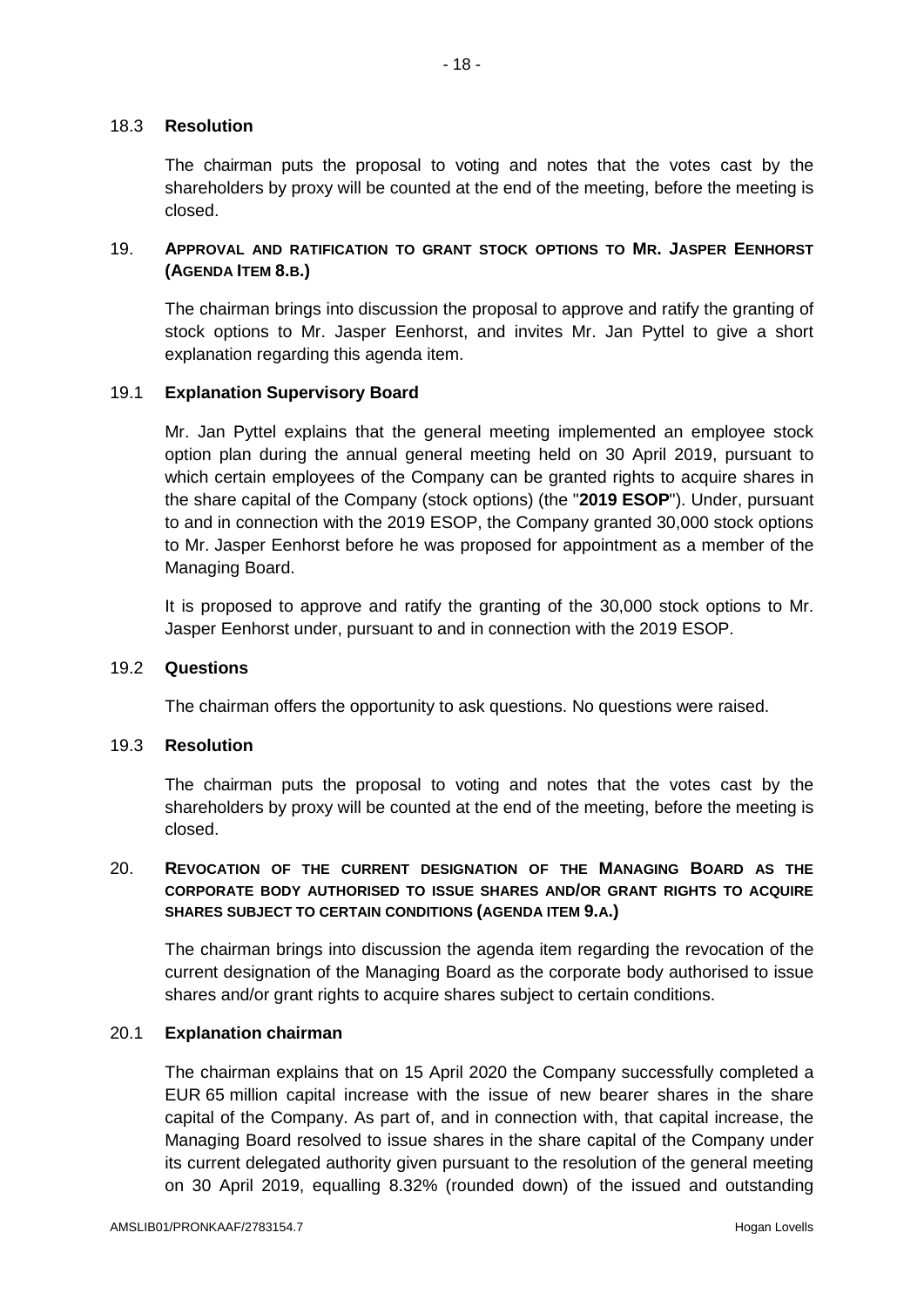share capital of the Company as at the date of the annual general meeting held on 30 April 2019.

It is proposed that the part of the current authorisation that has not been used by the Managing Board (i.e. the 11.68% (rounded up)), is revoked and shall no longer be in force and effect, provided that a new authorisation is granted pursuant to and in accordance with the proposal under agenda item 9.c.

### 20.2 **Questions**

The chairman offers the opportunity to ask questions. No questions were raised.

### 20.3 **Resolution**

The chairman puts the proposal to voting and notes that the votes cast by the shareholders by proxy will be counted at the end of the meeting, before the meeting is closed.

# 21. **REVOCATION OF THE CURRENT DESIGNATION OF THE MANAGING BOARD AS THE CORPORATE BODY AUTHORISED TO RESTRICT OR EXCLUDE THE PRE-EMPTIVE RIGHTS UPON THE ISSUE OF SHARES AND/OR THE GRANTING OF RIGHTS TO ACQUIRE SHARES AS DESCRIBED UNDER AGENDA ITEM 9.A. SUBJECT TO CERTAIN CONDITIONS (AGENDA ITEM 9.B.)**

The chairman brings into discussion the agenda item regarding the revocation of the current designation of the Managing Board as the corporate body authorised to restrict or exclude the pre-emptive rights upon the issue of shares and/or the granting of rights to acquire shares as described under agenda item 9.a. subject to certain conditions.

# 21.1 **Explanation chairman**

The chairman explains that as part of the aforementioned successful completion of the Company's capital increase, the Managing Board resolved to exclude the preemptive rights of the shareholders of the Company in respect of the issue of the new bearer shares, as referred to in the previous proposal under agenda item 9.a., under its current delegated authority given pursuant to the resolution of the general meeting on 30 April 2019.

It is proposed that the part of the current authorisation that has not been used by the Managing Board (i.e. the 11.68% (rounded up)), is revoked and shall no longer be in force and effect, provided that a new authorisation is granted pursuant to and in accordance with the proposal under agenda item 9.d.

# 21.2 **Questions**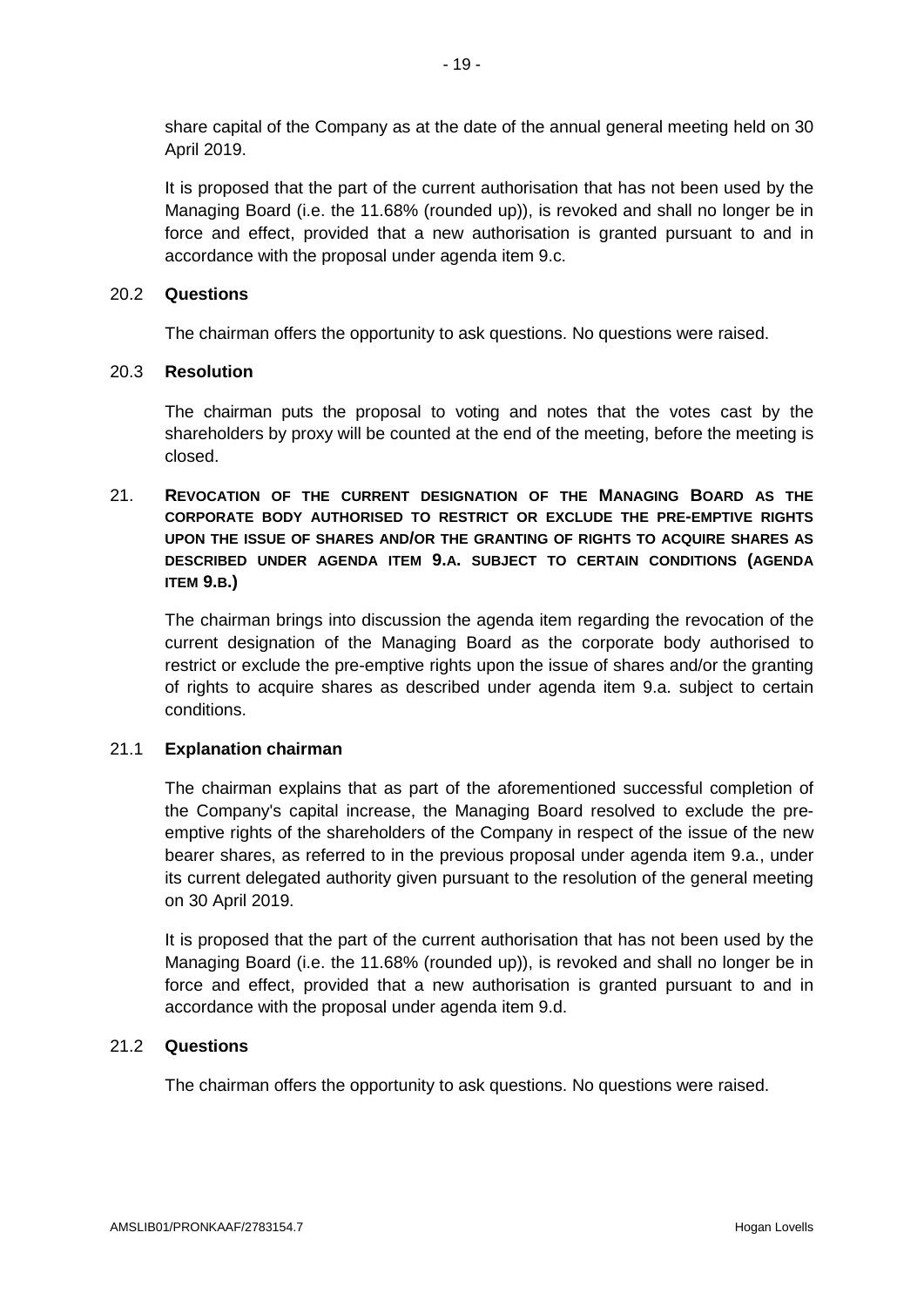The chairman puts the proposal to voting and notes that the votes cast by the shareholders by proxy will be counted at the end of the meeting, before the meeting is closed.

# 22. **DESIGNATION OF THE MANAGING BOARD AS THE CORPORATE BODY AUTHORISED TO ISSUE SHARES AND/OR GRANT RIGHTS TO ACQUIRE SHARES SUBJECT TO CERTAIN CONDITIONS (AGENDA ITEM 9.C.)**

The chairman brings into discussion the proposal to designate the Managing Board as the corporate body authorised to issue shares and/or grant rights to acquire shares subject to certain conditions.

# 22.1 **Explanation chairman**

The chairman explains that it is proposed that the general meeting appoints the Managing Board for a period of five years as from the date of this meeting (i.e. up to and including 29 April 2025), or until such date on which the general meeting revokes or again extends the authorisation, if earlier, as the corporate body authorised to issue shares and grant rights to acquire shares, subject to the prior approval of the Supervisory Board, up to a maximum of 20% of the total number of issued shares outstanding on the date of this meeting (i.e. up to a maximum of 20% of 14,584,505 shares).

It is furthermore proposed that this authorisation is granted to the Managing Board under the explicit reservation that the general meeting reserves its rights that it is at any time during such authorisation also authorised to issue shares and grant rights to acquire shares in the share capital of the Company.

# 22.2 **Questions**

The chairman offers the opportunity to ask questions. No questions were raised.

# 22.3 **Resolution**

The chairman puts the proposal to voting and notes that the votes cast by the shareholders by proxy will be counted at the end of the meeting, before the meeting is closed.

# 23. **DESIGNATION OF THE MANAGING BOARD AS THE CORPORATE BODY AUTHORISED TO RESTRICT OR EXCLUDE THE PRE-EMPTIVE RIGHTS UPON THE ISSUE OF SHARES AND/OR THE GRANTING OF RIGHTS TO ACQUIRE SHARES AS DESCRIBED UNDER AGENDA ITEM 9.C. SUBJECT TO CERTAIN CONDITIONS (AGENDA ITEM 9.D.)**

The chairman brings into discussion the proposal to designate the Managing Board as the corporate body authorised to restrict or exclude the pre-emptive rights upon the issue of shares and/or the granting of rights to acquire shares as described under agenda item 9.c. subject to certain conditions.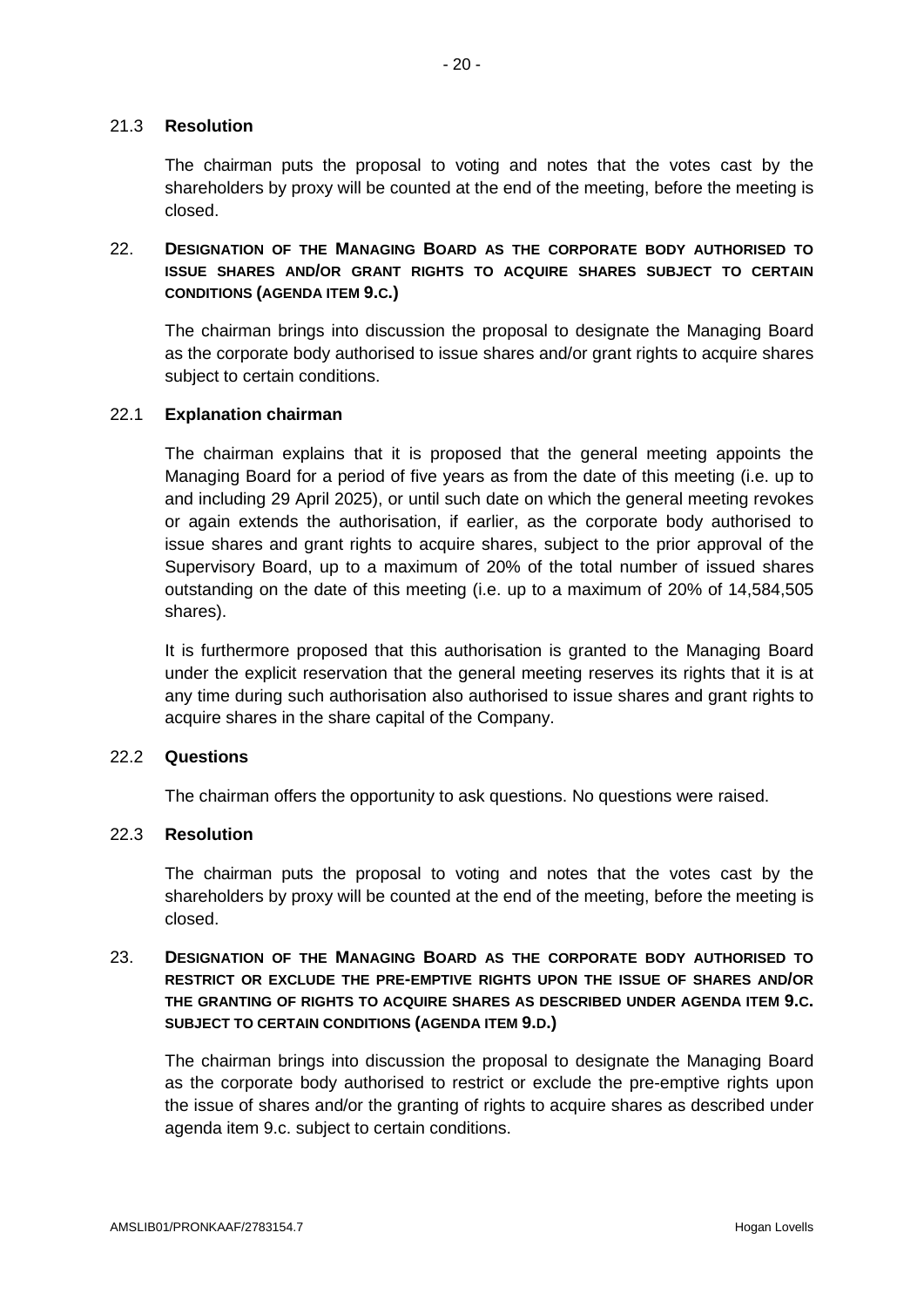# 23.1 **Explanation chairman**

The chairman explains that it is proposed that the general meeting appoints the Managing Board for a period of five years as from the date of this meeting (i.e. up to and including 29 April 2025), or until such date on which the general meeting revokes or again extends the authorisation, if earlier, as the corporate body authorised to restrict and exclude the pre-emptive rights accruing to shareholders in respect of the issue of shares or the granting of rights to acquire shares as described in the previous proposal under agenda item 9.c., subject to the prior approval of the Supervisory Board.

It is furthermore proposed that this authorisation is granted to the Managing Board under the explicit reservation that the general meeting reserves its rights that it is at any time during such authorisation also authorised to restrict and exclude the preemptive rights accruing to shareholders in respect of the issue of such shares or the granting of rights to acquire such shares.

# 23.2 **Questions**

The chairman offers the opportunity to ask questions. No questions were raised.

## 23.3 **Resolution**

The chairman puts the proposal to voting and notes that the votes cast by the shareholders by proxy will be counted at the end of the meeting, before the meeting is closed.

# 24. **DESIGNATION OF THE MANAGING BOARD AS THE CORPORATE BODY AUTHORISED TO GRANT RIGHTS TO ACQUIRE SHARES UNDER, PURSUANT TO AND IN CONNECTION WITH THE 2019 ESOP (AGENDA ITEM 9.E.)**

The chairman brings into discussion the proposal to designate the Managing Board as the corporate body authorised to acquire shares under, pursuant to and in connection with the 2019 ESOP.

### 24.1 **Explanation chairman**

The chairman explains that, during the annual general meeting held on 30 April 2019, the general meeting approved to authorise the Managing Board as the corporate body authorised to grant rights to acquire shares, subject to the prior approval of the Supervisory Board, up to a maximum of 2% of the total number of issued shares outstanding on 30 April 2019, for the calendar year 2019, under, pursuant to and in connection with the 2019 ESOP.

In addition to the proposal under agenda item 9.c., it is proposed that the general meeting authorises the Managing Board as the corporate body authorised to grant rights to acquire shares, subject to the prior approval of the Supervisory Board, up to a maximum of 2% of the total number of issued shares outstanding on the date of this annual general meeting (i.e. up to a maximum of 2% of 14,584,505 shares), for the calendar year 2020, under, pursuant to and in connection with the 2019 ESOP.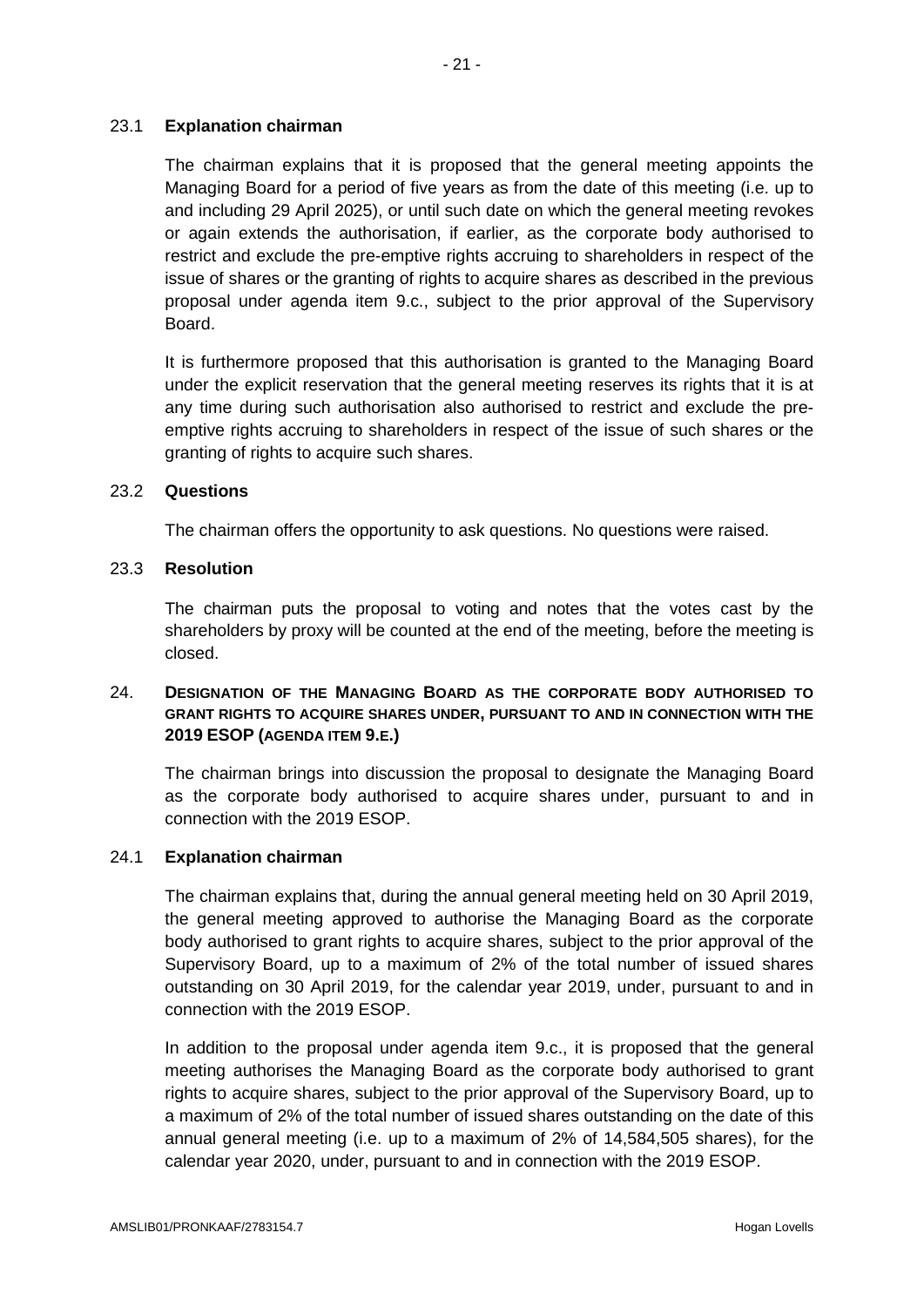It is envisaged that further authorisation(s) will be proposed to be granted to the Managing Board at the next annual general meeting(s), to grant rights to acquire shares under, pursuant to and in connection with the 2019 ESOP.

#### 24.2 **Questions**

The chairman offers the opportunity to ask questions. No questions were raised.

#### 24.3 **Resolution**

The chairman puts the proposal to voting and notes that the votes cast by the shareholders by proxy will be counted at the end of the meeting, before the meeting is closed.

### 25. **PROLONGATION OF THE AUTHORISATION OF THE MANAGING BOARD TO REPURCHASE SHARES IN THE COMPANY'S OWN SHARE CAPITAL (AGENDA ITEM 10)**

The chairman brings into discussion the proposal to prolong the authorisation of the Managing Board to repurchase shares in the Company's own share capital.

#### 25.1 **Explanation chairman**

The chairman explains that it is proposed that the general meeting authorises the Managing Board to repurchase shares, on the stock exchange or otherwise, for a period of 18 months as from the date of this meeting (i.e. up to and including 29 October 2021), up to a maximum of 10% of the total number of issued shares outstanding on the date of this meeting (i.e. up to a maximum of 10% of 14,584,505 shares), provided that the Company will not hold more shares in treasury than a maximum 10% of the issued and outstanding share capital at any given time. The repurchase can take place at a price between the nominal value of the shares and the weighted average price on the Xetra trading venue at the Frankfurt Stock Exchange for five trading days prior the day of purchase plus 10%. This price range enables the Company to adequately repurchase its own shares, also in volatile market conditions.

#### 25.2 **Questions**

The chairman offers the opportunity to ask questions. No questions were raised.

#### 25.3 **Resolution**

The chairman puts the proposal to voting and notes that the votes cast by the shareholders by proxy will be counted at the end of the meeting, before the meeting is closed.

#### 26. **QUESTIONS AND OTHER BUSINESS (AGENDA ITEM 11)**

The chairman asks whether the persons present have any further questions with respect to the agenda items and proposals. No questions were raised.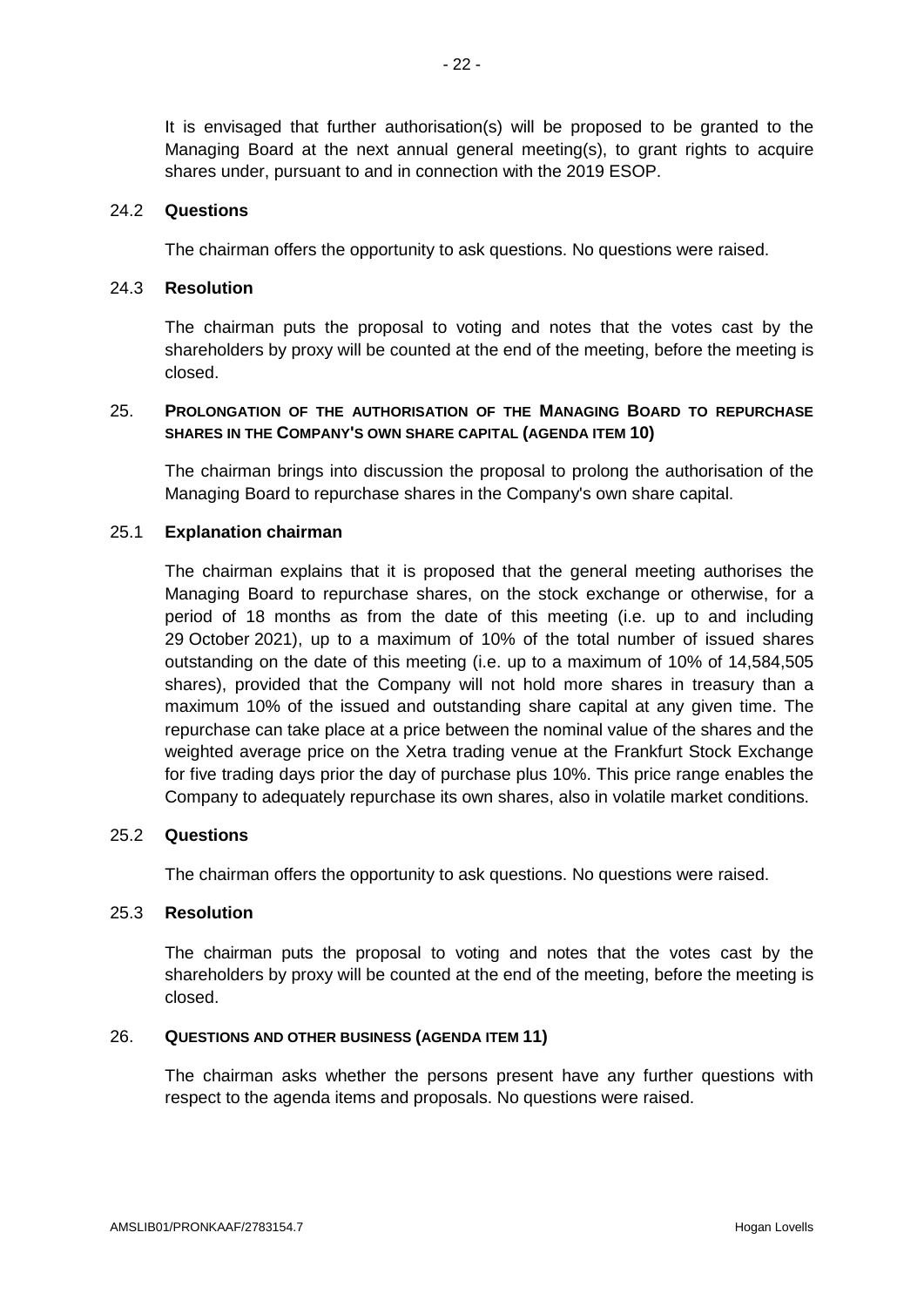### 27. **VOTING RESULTS**

The chairman instructs the assistants to count the votes that have been cast by proxy before the date of this meeting. A short break was introduced at 11:08 CEST.

Once all the votes were counted, the chairman continues the meeting at 11:13 CEST.

The chairman is provided with the voting results and records that the voting results are as follows:

- (a) agenda item 3.a: the proposal was adopted with 87.38% of the votes cast in favour, 12.62% votes against and 0 abstentions;
- (b) agenda item 3.c: the proposal was adopted with 99.24% of the votes cast in favour, 0.76% votes against and 8,148 abstentions;
- (c) agenda item 3.e: the proposal was adopted with 99.49% of the votes cast in favour, 0.51% votes against and 0 abstentions;
- (d) agenda item 4.a.: the proposal was adopted with 100% of the votes cast in favour, 0 votes against and 9,165 abstentions;
- (e) agenda item 4.b.: the proposal was adopted with 100% of the votes cast in favour, 0 votes against and 9,165 abstentions;
- (f) agenda item 5: the proposal was adopted with 100% of the votes cast in favour, 0 votes against and 0 abstentions;
- (g) agenda item 6.b: the proposal was adopted with 100% of the votes cast in favour, 0 votes against and 9,165 abstentions;
- (h) agenda item 6.c.: the proposal was adopted with 99.99% of the votes cast in favour, 0.01% votes against and 0 abstentions;
- (i) agenda item 7: the proposal was adopted with 82.72% of the votes cast in favour, 17.28% votes against and 65,703 abstentions;
- (j) agenda item 8.a.: the proposal was adopted with 82.80% of the votes cast in favour, 17.20% votes against and 0 abstentions;
- (k) agenda item 8.b.: the proposal was adopted with 87.12% of the votes cast in favour, 12.88% votes against and 65,703 abstentions;
- (l) agenda item 9.a: the proposal was adopted with 95.58% of the votes cast in favour, 4.42% votes against and 0 abstentions;
- (m) agenda item 9.b: the proposal was adopted with 95.58% of the votes cast in favour, 4.42% votes against and 0 abstentions;
- (n) agenda item 9.c: the proposal was adopted with 83.70% of the votes cast in favour, 16.30% votes against and 65,703 abstentions;